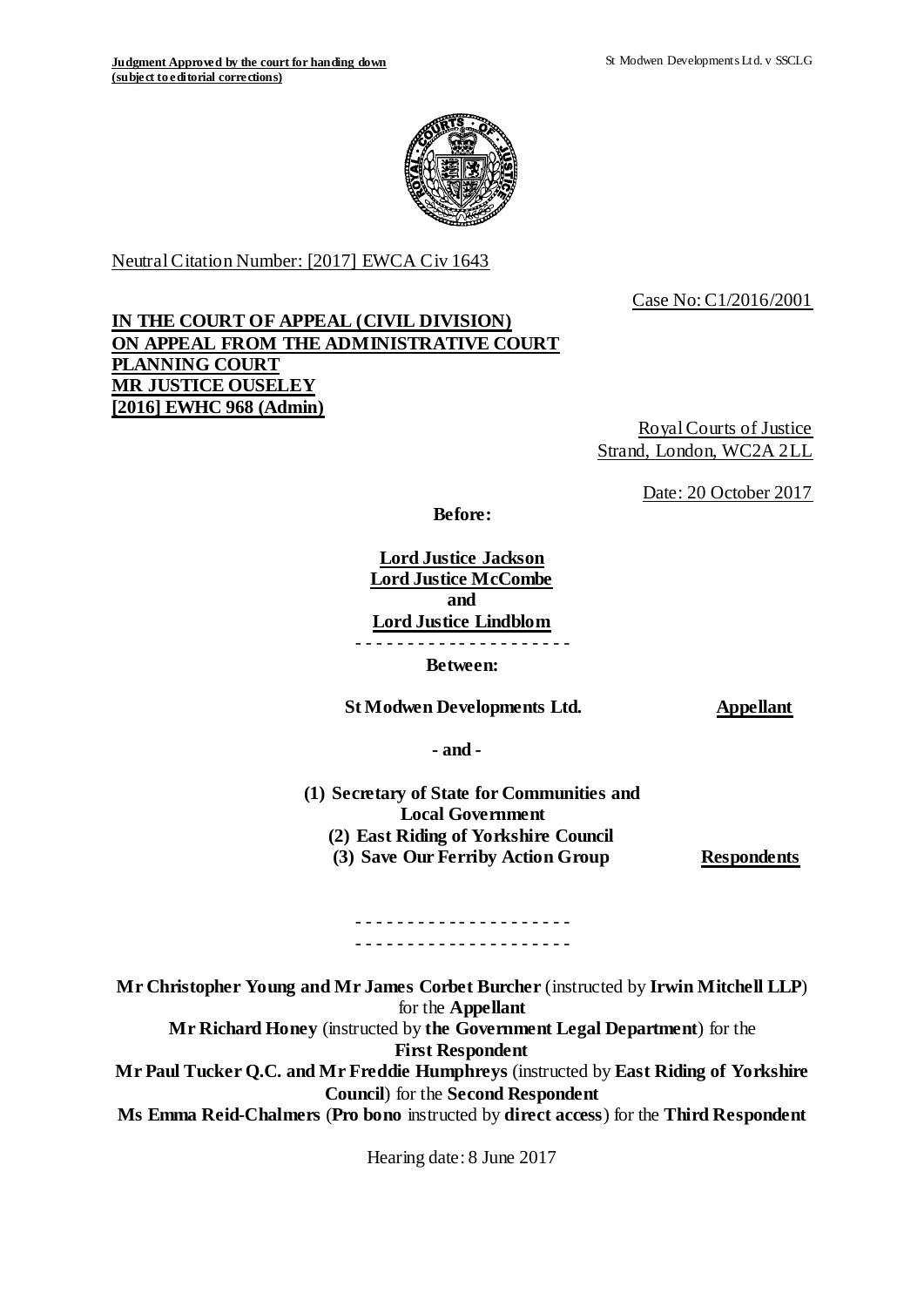- - - - - - - - - - - - - - - - - - - - -

**Judgment Approved by the court for handing down (subject to editorial corrections)**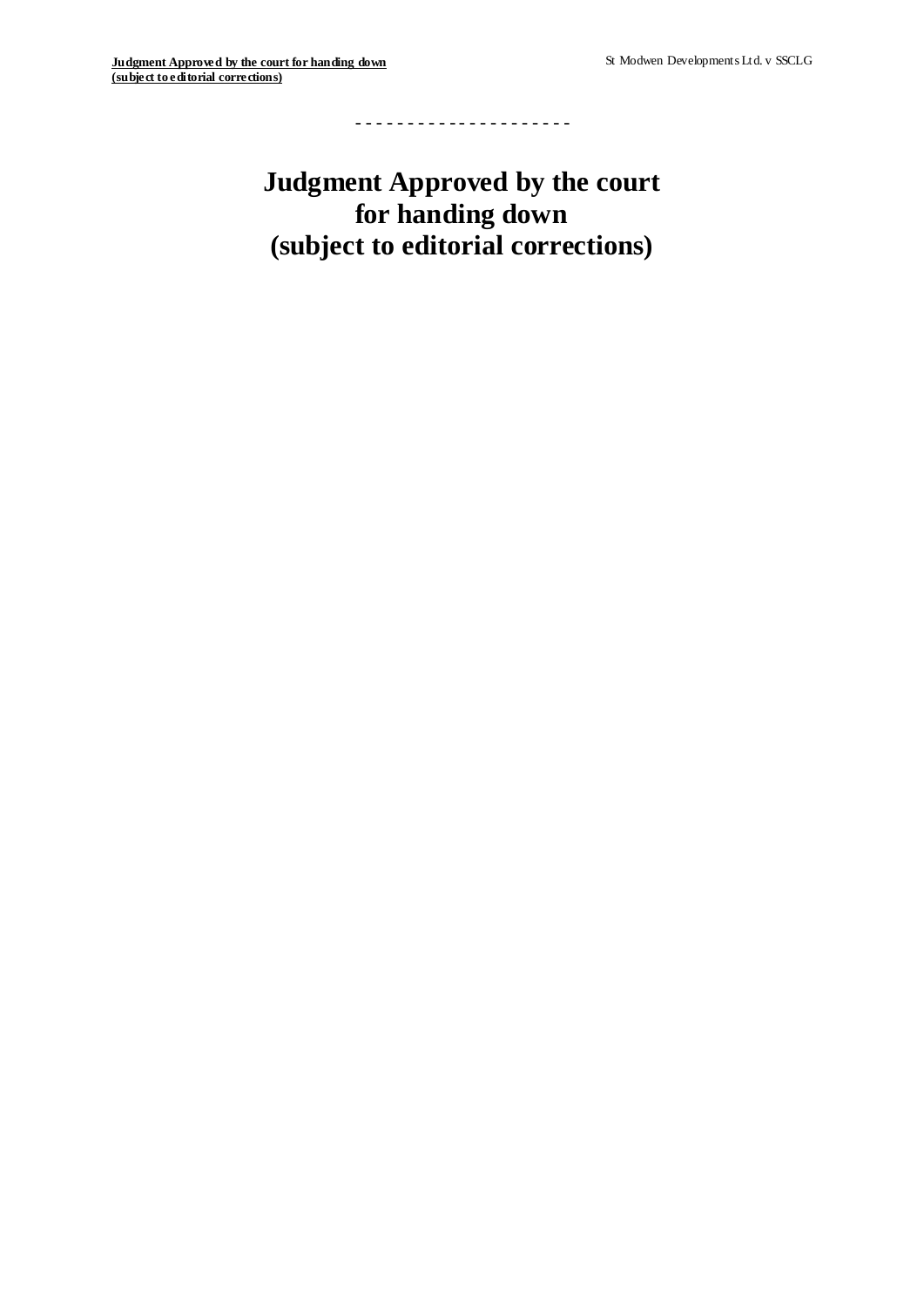#### **Lord Justice Lindblom:**

#### *Introduction*

- 1. The complaint in this appeal is that the Government's planning policy for housing development in the National Planning Policy Framework ("the NPPF") – in particular, the policy for a five-year supply of housing land in paragraph 47 – was misunderstood and misapplied in a decision on a statutory appeal against the refusal of planning permission. The appeal is by no means the first of its kind. It raises no new point of law.
- 2. The appellant, St Modwen Developments Ltd., appeals against the order of Ouseley J., dated 28 April 2016, dismissing its application under section 288 of the Town and Country Planning Act 1990 challenging the decisions of the first respondent, the Secretary of State for Communities and Local Government – in a decision letter dated 25 June 2015 – to dismiss two appeals under section 78 of the 1990 Act against the refusal of planning permission by the second respondent, East Riding of Yorkshire Council, for a large development of new housing on land at Brickyard Lane, Melton Park, about 13 kilometres to the west of Hull. The third respondent, Save Our Ferriby Action Group, was an objector to the proposals.
- 3. The appeal site extends to about 38 hectares, in three parcels, the largest of which is about 35 hectares to the south of Monks Way, straddling Brickyard Lane. Access to it is gained from the A63 trunk road to its north. The village of Melton lies to the north of the A63, the village of North Ferriby to the south, the town of Elloughton-cum-Brough about two kilometres to the west. Much of the site had been allocated for employment development in the development plan – the Beverley Borough Local Plan (1996) and the Joint Structure Plan for Kingston upon Hull and the East Riding of Yorkshire (2005) – and also in the emerging East Riding Local Plan. The first of the two schemes before the Secretary of State, the scheme in "Appeal A", was for up to 510 dwellings; the second, in "Appeal B", for up to 390 dwellings, with 7.7 hectares of land for "employment" uses. The council's reasons for refusing planning permission, for both schemes, referred to the loss of employment land, conflict with the settlement hierarchy, and prejudice to the progress of the emerging local plan. Both appeals were recovered for determination by the Secretary of State. They were heard at an inquiry that lasted 20 sitting days in November 2013 and April, May and August 2014, and was eventually closed in September 2014. The inspector submitted her report to the Secretary of State on 2 March 2015, recommending that both appeals be dismissed. In his decision letter the Secretary of State agreed with that recommendation and accordingly dismissed both appeals.
- 4. The challenge before Ouseley J. was pursued on four grounds, all of which he rejec ted. The appeal before us is more confined. I granted permission to appeal on 11 November 2016. When I did so, I said the argument presented on behalf of St Modwen seemed "more elaborate than it need be". I accepted, however, there were matters fit for consideration by this court – in particular, the concept of "a supply of specific deliverable sites ..." in paragraph 47 of the NPPF.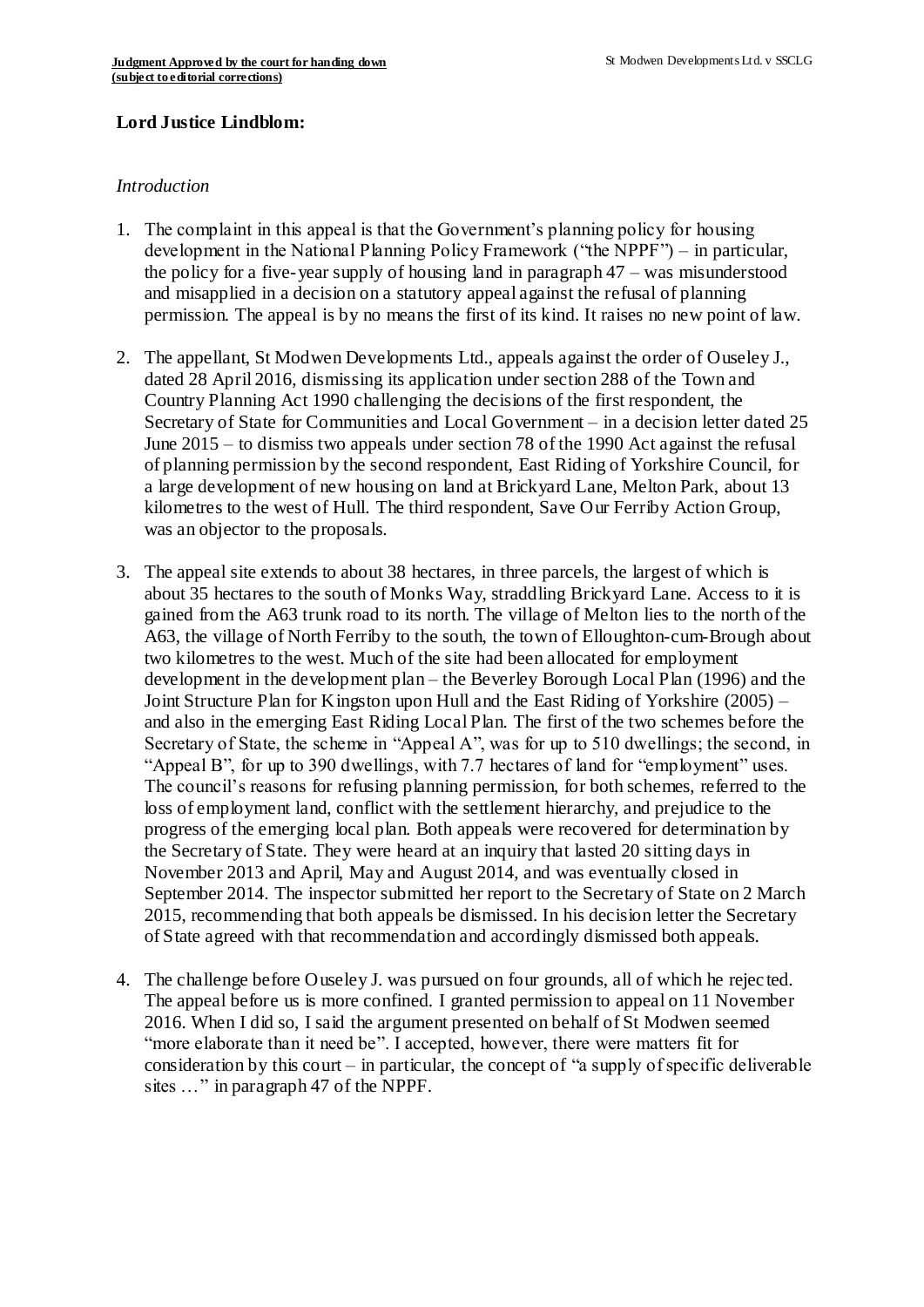#### *The issues in the appeal*

- 5. There are seven grounds of appeal, corresponding broadly to the first of the four grounds pursued in the court below – described by Ouseley J. as "Ground 1: Housing land supply". At the hearing counsel agreed that those seven grounds present us with three main issues, which relate closely to each other, but in a logical sequence are these:
	- (1) Did the Secretary of State misinterpret or misapply government policy for the supply of housing in paragraph 47 of the NPPF, and, in particular, the concepts of "supply" and "delivery", and were his relevant reasons clear and adequate (grounds 5 and 6)?
	- (2) Did the Secretary of State misdirect himself, or fail to provide clear and adequate reasons, in his conclusions on the council's housing trajectory (grounds 1 to 4)?
	- (3) Did the Secretary of State err in law in his conclusions on the council's record of housing delivery (ground 7)?

#### *The principles on which the court will act in a section 288 challenge*

- 6. In my judgment at first instance in *Bloor Homes East Midlands Ltd. v Secretary of State for Communities and Local Government* [2014] EWHC 754 (Admin) (at paragraph 19) I set out the "seven familiar principles" that will guide the court in handling a challenge under section 288. This case, like many others now coming before the Planning Court and this court too, calls for those principles to be stated again – and reinforced. They are:
	- "(1) Decisions of the Secretary of State and his inspectors in appeals against the refusal of planning permission are to be construed in a reasonably flexible way. Decision letters are written principally for parties who know what the issues between them are and what evidence and argument has been deployed on those issues. An inspector does not need to "rehearse every argument relating to each matter in every paragraph" (see the judgment of Forbes J. in *Seddon Properties v Secretary of State for the Environment* (1981) 42 P. & C.R. 26, at p.28).
	- (2) The reasons for an appeal decision must be intelligible and adequate, enabling one to understand why the appeal was decided as it was and what conclusions were reached on the "principal important controversial issues". An inspector's reasoning must not give rise to a substantial doubt as to whether he went wrong in law, for example by misunderstanding a relevant policy or by failing to reach a rational decision on relevant grounds. But the reasons need refer only to the main issues in the dispute, not to every material consideration (see the speech of Lord Brown of Eaton-under-Heywood in *South Bucks District Council and another v Porter (No. 2)* [2004] 1 W.L.R. 1953, at p.1964B-G).
	- (3) The weight to be attached to any material consideration and all matters of planning judgment are within the exclusive jurisdiction of the decision-maker. They are not for the court. A local planning authority determining an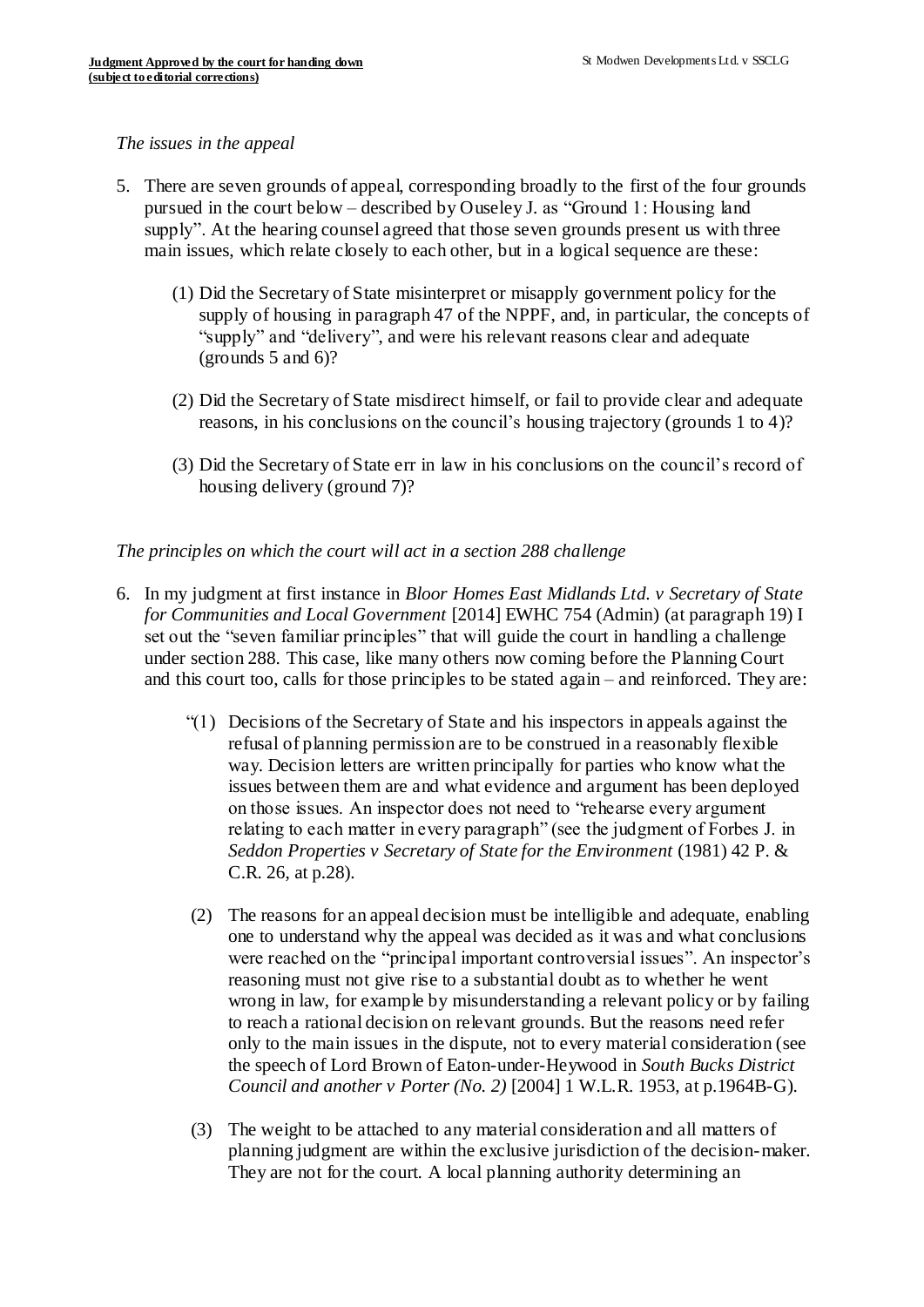application for planning permission is free, "provided that it does not lapse into *Wednesbury* irrationality" to give material considerations "whatever weight [it] thinks fit or no weight at all" (see the speech of Lord Hoffmann in *Tesco Stores Limited v Secretary of State for the Environment* [1995] 1 W.L.R. 759, at p.780F-H). And, essentially for that reason, an application under section 288 of the 1990 Act does not afford an opportunity for a review of the planning merits of an inspector's decision (see the judgment of Sullivan J., as he then was, in *Newsmith v Secretary of State for Environment, Transport and the Regions* [2001] EWHC Admin 74, at paragraph 6).

- (4) Planning policies are not statutory or contractual provisions and should not be construed as if they were. The proper interpretation of planning policy is ultimately a matter of law for the court. The application of relevant policy is for the decision-maker. But statements of policy are to be interpreted objectively by the court in accordance with the language used and in its proper context. A failure properly to understand and apply relevant policy will constitute a failure to have regard to a material consideration, or will amount to having regard to an immaterial consideration (see the judgment of Lord Reed in *Tesco Stores v Dundee City Council* [2012] P.T.S.R. 983, at paragraphs 17 to 22).
- (5) When it is suggested that an inspector has failed to grasp a relevant policy one must look at what he thought the important planning issues were and decide whether it appears from the way he dealt with them that he must have misunderstood the policy in question (see the judgment of Hoffmann L.J., as he then was, *South Somerset District Council v The Secretary of State for the Environment* (1993) 66 P. & C.R. 80, at p.83E-H).
- (6) Because it is reasonable to assume that national planning policy is familiar to the Secretary of State and his inspectors, the fact that a particular policy is not mentioned in the decision letter does not necessarily mean that it has been ignored (see, for example, the judgment of Lang J. in *Sea Land Power & Energy Limited v Secretary of State for Communities and Local Government* [2012] EWHC 1419 (QB), at paragraph 58).
- (7) Consistency in decision-making is important both to developers and local planning authorities, because it serves to maintain public confidence in the operation of the development control system. But it is not a principle of law that like cases must always be decided alike. An inspector must exercise his own judgment on this question, if it arises (see, for example, the judgment of Pill L.J. in *Fox Strategic Land and Property Ltd. v Secretary of State for Communities and Local Government* [2013] 1 P. & C.R. 6, at paragraphs 12 to 14, citing the judgment of Mann L.J. in *North Wiltshire District Council v Secretary of State for the Environment* [1992] 65 P. & C.R. 137, at p.145)."
- 7. Both the Supreme Court and the Court of Appeal have, in recent cases, emphasized the limits to the court's role in construing planning policy (see the judgment of Lord Carnwath in *Suffolk Coastal District Council v Hopkins Homes Ltd.* [2017] UKSC 37, at paragraphs 22 to 26, and my judgment in *Mansell v Tonbridge and Malling Borough Council* [2017] EWCA Civ 1314, at paragraph 41). More broadly, though in the same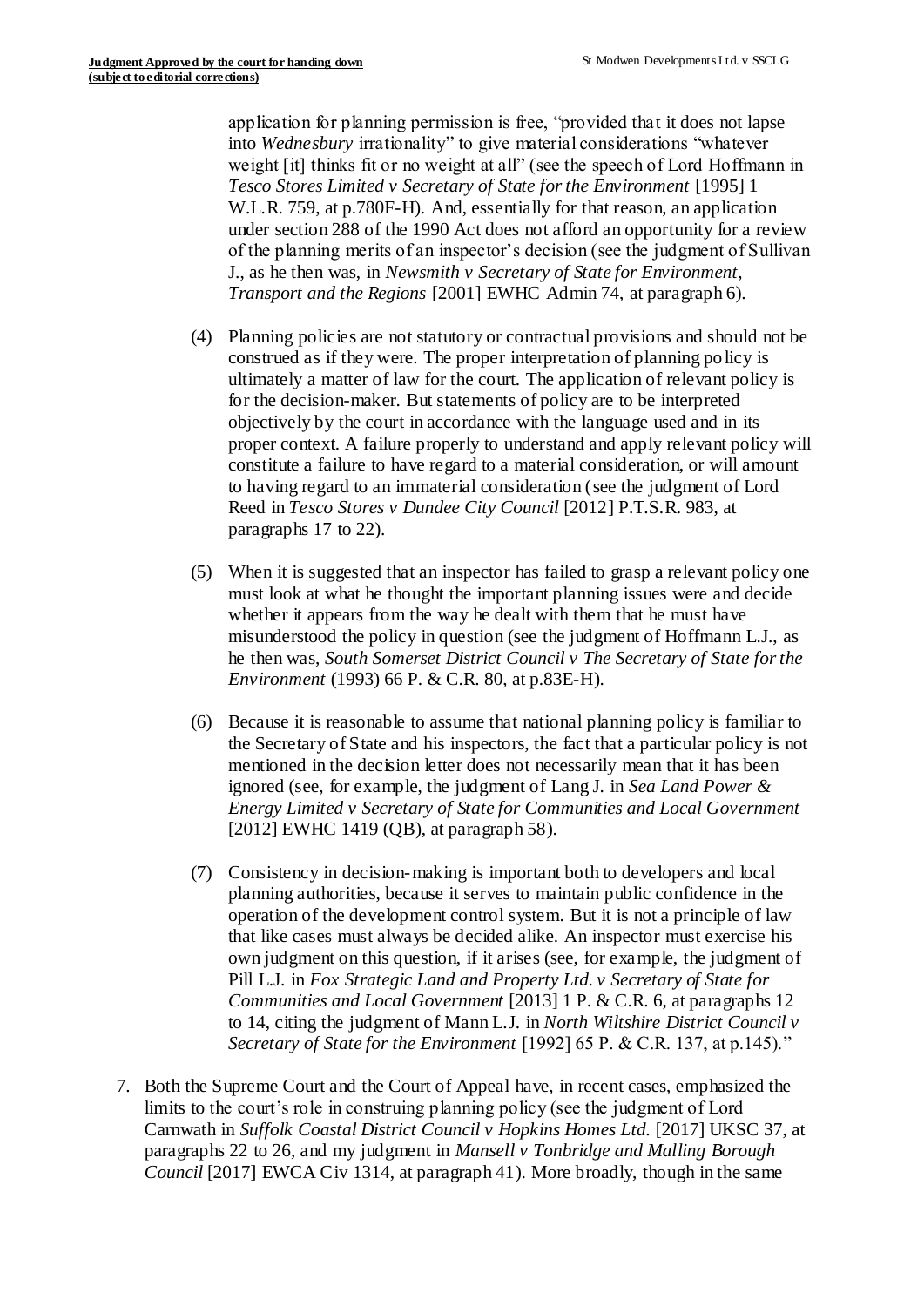vein, this court has cautioned against the dangers of excessive legalism infecting the planning system – a warning I think we must now repeat in this appeal (see my judgment in *Barwood Strategic Land II LLP v East Staffordshire Borough Council* [2017] EWCA Civ 893, at paragraph 50). There is no place in challenges to planning decisions for the kind of hypercritical scrutiny that this court has always rejected – whether of decision letters of the Secretary of State and his inspectors or of planning officers' reports to committee. The conclusions in an inspector's report or decision letter, or in an officer's report, should not be laboriously dissected in an effort to find fault (see my judgment in *Mansell*, at paragraphs 41 and 42, and the judgment of the Chancellor of the High Court, at paragraph 63).

# *Paragraphs 47 and 49 of the NPPF*

- 8. Paragraph 47 of the NPPF states:
	- "47. To boost significantly the supply of housing, local planning authorities should:
		- use their evidence base to ensure that their Local Plan meets the full, objectively assessed needs for market and affordable housing in the housing market area, as far as is consistent with the policies set out in this Framework, including identifying key sites which are critical to the delivery of the housing strategy over the plan period;
		- identify and update annually a supply of specific deliverable sites sufficient to provide five years worth of housing against their housing requirements with an additional buffer of 5% (moved forward from later in the plan period) to ensure choice and competition in the market for land. Where there has been a record of persistent under delivery of housing, local planning authorities should increase the buffer to 20% (moved forward from later in the plan period) to provide a realistic prospect of achieving the planned supply and to ensure choice and competition in the market for land;
		- identify a supply of specific, developable sites or broad locations for growth, for years 6-10 and, where possible, for years 11-15;
		- for market and affordable housing, illustrate the expected rate of housing delivery through a housing trajectory for the plan period and set out a housing implementation strategy for the full range of housing describing how they will maintain delivery of a five-year supply of housing land to meet their housing target; and
		- set out their own approach to housing density to reflect local circumstances."

The word "deliverable" in that paragraph is explained in a footnote – footnote  $11$  – which states:

"To be considered deliverable, sites should be available now, offer a suitable location for development now, and be achievable with a realistic prospect that housing will be delivered on the site within five years and in particular that development of the site is viable. Sites with planning permission should be considered deliverable until permission expires, unless there is clear evidence that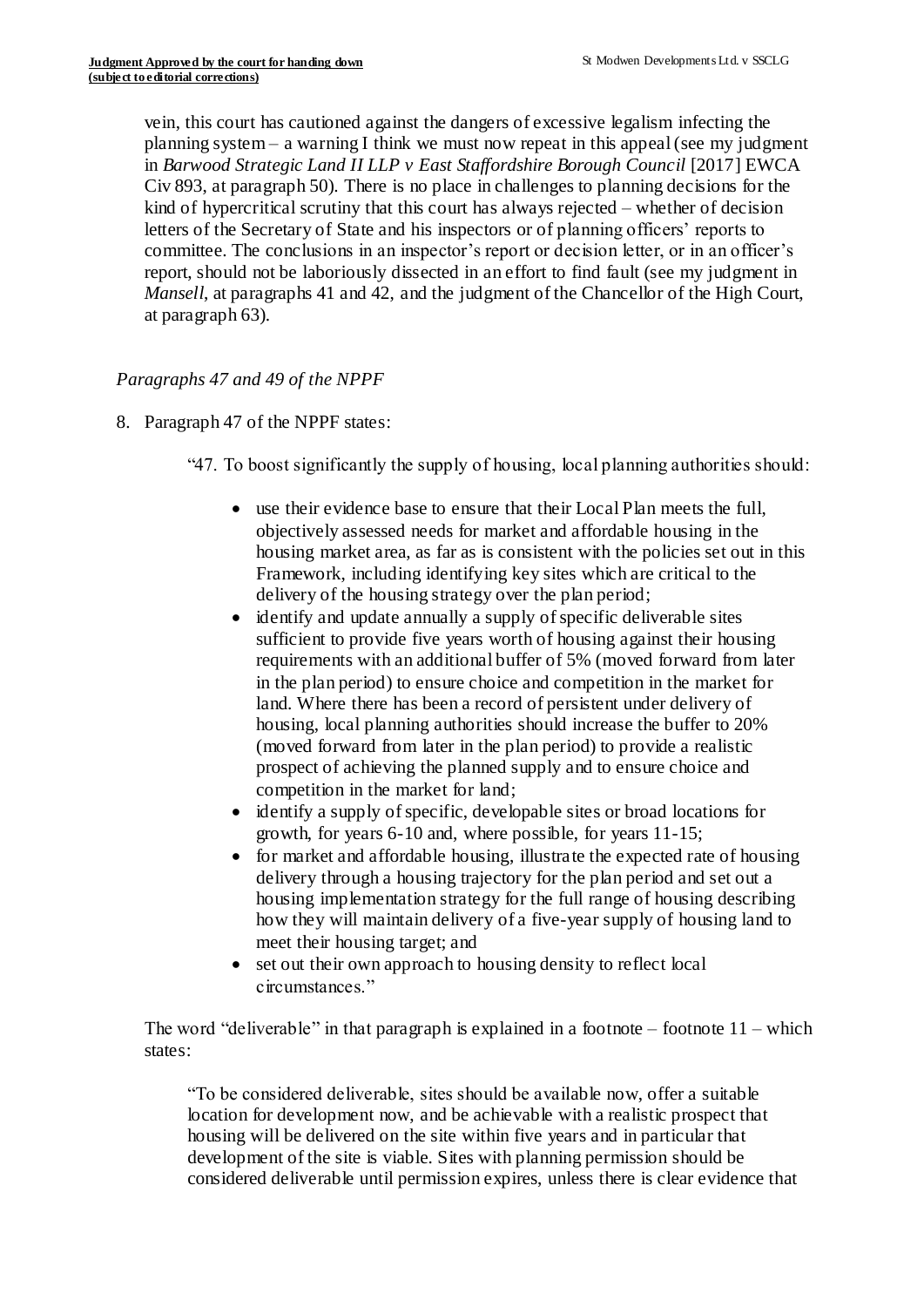schemes will not be implemented within five years, for example they will not be viable, there is no longer a demand for the type of units or sites have long term phasing plans."

Footnote 12 explains the word "developable":

"To be considered developable, sites should be in a suitable location for housing development and there should be a reasonable prospect that the site is available and could be viably developed at the point envisaged."

- 9. The policy in paragraph 47 of the NPPF has on several occasions been considered by the courts (see, for example, *Suffolk Coastal District Council*, in particular in the judgment of Lord Gill at paragraphs 76 to 79; *City and District Council of St Albans v Hunston Properties Ltd.* [2013] EWCA Civ 1610, in particular the judgment of Sir David Keene at paragraphs 23 and 30; and *Solihull Metropolitan Borough Council v Gallagher* [2014] EWCA Civ 1610, in particular the judgment of Laws L.J. at paragraph 16).
- 10. Paragraph 49 of the NPPF is concerned with development control decision-making. It states:
	- "49. Housing applications should be considered in the context of the presumption in favour of sustainable development. Relevant policies for the supply of housing should not be considered up-to-date if the local planning authority cannot demonstrate a five-year supply of deliverable housing sites."

The consequences for a local planning authority of its failing or succeeding in this fundamental requirement of national planning policy need no further explanation by the court (see *Suffolk Coastal District Council*, in particular the judgment of Lord Carnwath at paragraph 59, and the judgment of Lord Gill at paragraphs 80 to 85; and *Barwood v East Staffordshire Borough Council*, in particular my judgment at paragraph 22).

11. The Planning Practice Guidance ("the PPG"), first published by the Government in March 2014, in the section dealing with "Housing and economic land availability assessment", paragraph 3-029-20140306, under the heading "How is deliverability (1-5 years) and developability (6-15 years) determined in relation to housing supply?", says that "[assessing] the suitability, availability and achievability (including the economic viability of a site) will provide the information as to whether a site can be considered deliverable, developable or not currently developable for housing". Paragraph 3-031- 20140306, under the heading "What constitutes a 'deliverable site' in the context of housing policy?", states:

> "Deliverable sites for housing could include those that are allocated for housing in the development plan and sites with planning permission (outline or full that have not been implemented) unless there is clear evidence that schemes will not be implemented within five years.

> However, planning permission or allocation in a development plan is not a prerequisite for a site being deliverable in terms of the five-year supply. Local planning authorities will need to provide robust, up to date evidence to support the deliverability of sites, ensuring that their judgements on deliverability are clearly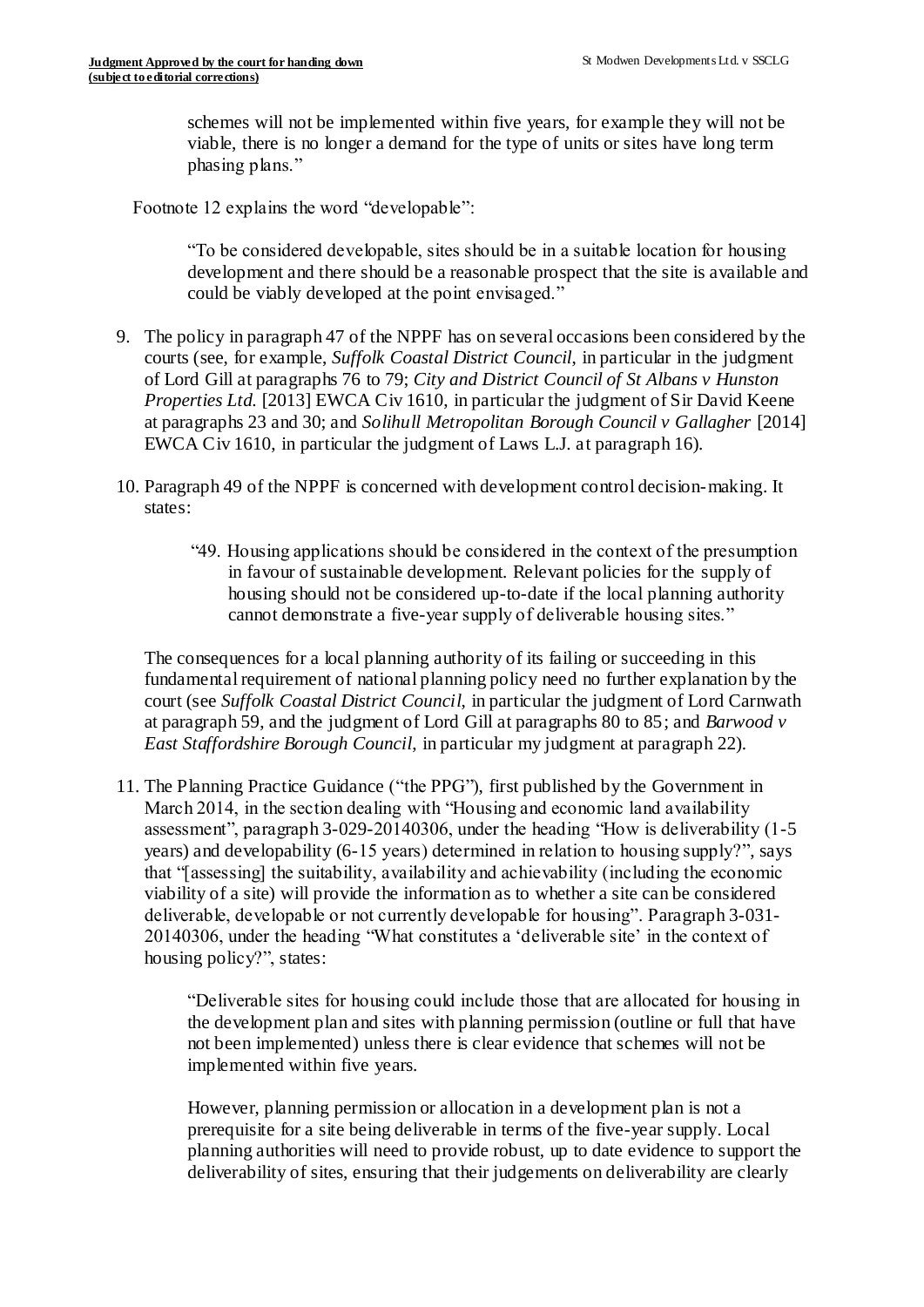and transparently set out. If there are no significant constraints … to overcome[,] such as infrastructure[,] sites not allocated within a development plan or without planning permission can be considered capable of being delivered within a fiveyear timeframe.

 $\cdots$  .

Paragraph 3-033-20150327, under the heading "Updating evidence on the supply of specific deliverable sites sufficient to provide five years worth of housing against housing requirements", was published on 27 March 2015, and was thus extant at the time of the Secretary of State's decision in this case. It states:

 $\frac{1}{2}$ 

[The NPPF] requires local planning authorities to identify and update annually a supply of specific deliverable sites sufficient to provide five years' worth of housing. As part of this, local planning authorities should consider both the delivery of sites against the forecast trajectory and also the deliverability of all the sites in the five year supply.

Local planning authorities should ensure that they carry out their annual assessment in a robust and timely fashion, based on up-to-date and sound evidence, taking into account the anticipated trajectory of housing delivery, and consideration of associated risks, and an assessment of the local delivery record. Such assessment, including the evidence used, should be realistic and made publicly available in an accessible format.

 $\cdots$   $\cdots$ 

The previous version of that paragraph of the PPG, published on 6 March 2014, stated:

 $\ddot{\cdot}$  . .

[The NPPF] requires local planning authorities to identify and update annually a supply of specific deliverable sites sufficient to provide five years' worth of housing. As part of this, the local planning authority should consider both the delivery of sites against the forecast trajectory and also the deliverability of all the sites in the five year supply. By taking a thorough approach on an annual basis, local planning authorities will be in a strong position to demonstrate a robust five year supply of sites.

 $\cdots$  .

# *The inspector's report and the Secretary of State's decision letter*

12. The inspector's report runs to 171 pages. It contains a comprehensive consideration of St Modwen's section 78 appeals on their planning merits, recording the parties' cases on the principal issues to which those appeals gave rise, and reaching conclusions on each.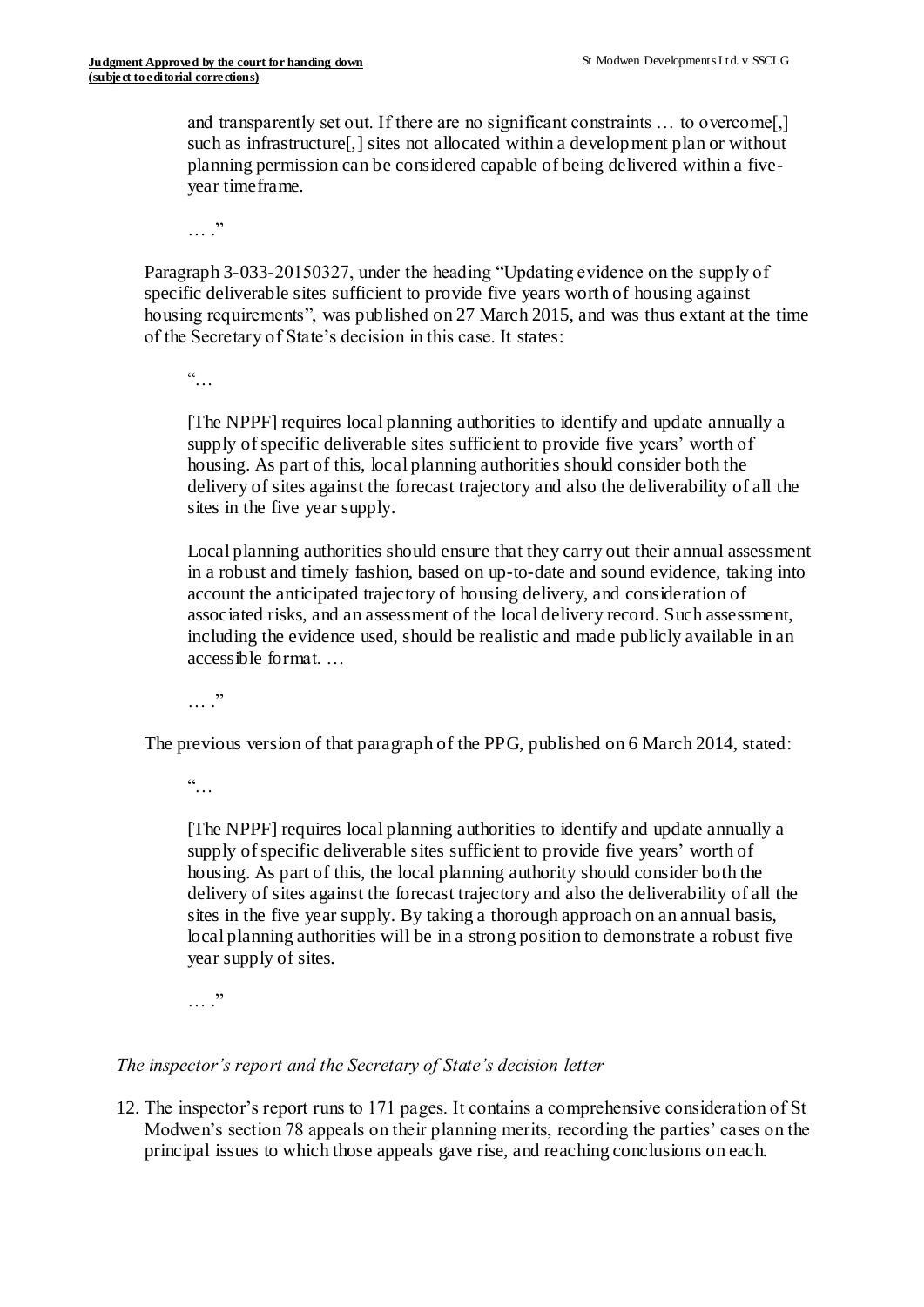13. The five "main planning issues", identified by the inspector in paragraph 13.5 of her report, included these:

"13.5. …

- (i) the relationship of the proposals to the current and emerging development plan and to national planning policy;
- (ii) the adequacy of the provision for housing in the East Riding of Yorkshire, including for affordable housing, and the contribution which either proposal could make to that supply;
- (iii) the particular contribution made by the appeal site to the supply of employment land and to wider economic development objectives, including the potential of the Humber to become established as a centre for renewable energy;

 $\cdots$  .

- 14. On the first of those three issues "the development plan and national planning policy" the inspector said, in paragraph 13.7, that there was "no dispute that the proposals conflict with the adopted development plan and the emerging local plan". But she was prepared to give them the benefit of "the presumption in favour of sustainable development" in the NPPF – observing in paragraph 13.10 that that presumption "could … be engaged by virtue of the fact that some of the relevant policies are out of date".
- 15. On the second issue the "provision of housing in the East Riding of Yorkshire" the inspector's conclusions, in paragraphs 13.63 to 13.65, were these:
	- "13.63. With regard to the five year housing requirement, I consider that the Council's figure of just over 10,000 for the housing market area is to be preferred, on the basis that it accords most closely with the relevant national policy and offers a reasonably robust, full, objective assessment of need. Use of an HMA-based figure should be understood as part of the first stage of formulating the requirement according to national policy rather than the second stage of applying a constraint on the basis of local policy making. The Secretary of State may conclude that the requirement should be based on the ERYC administrative area, in which case the Council's figure of just under 14,000 is to be preferred over the Appellant's figure of 15,300.
		- 13.64. The Appellant's approach to the assessment of housing land supply is fundamentally flawed so that the Council's assessment of supply, at almost 15,000, is also to be preferred. Thus, whether the analysis is based on the HMA or the ERYC area, I consider that the Council has demonstrated the existence of a five year housing land supply. Even if the Appellant's five year housing requirement of 15,300 is taken, the shortfall of 300 would be modest in the context of the overall requirement, making it debatable whether any adverse effect on housing delivery due to supply constraints would be identifiable in practice.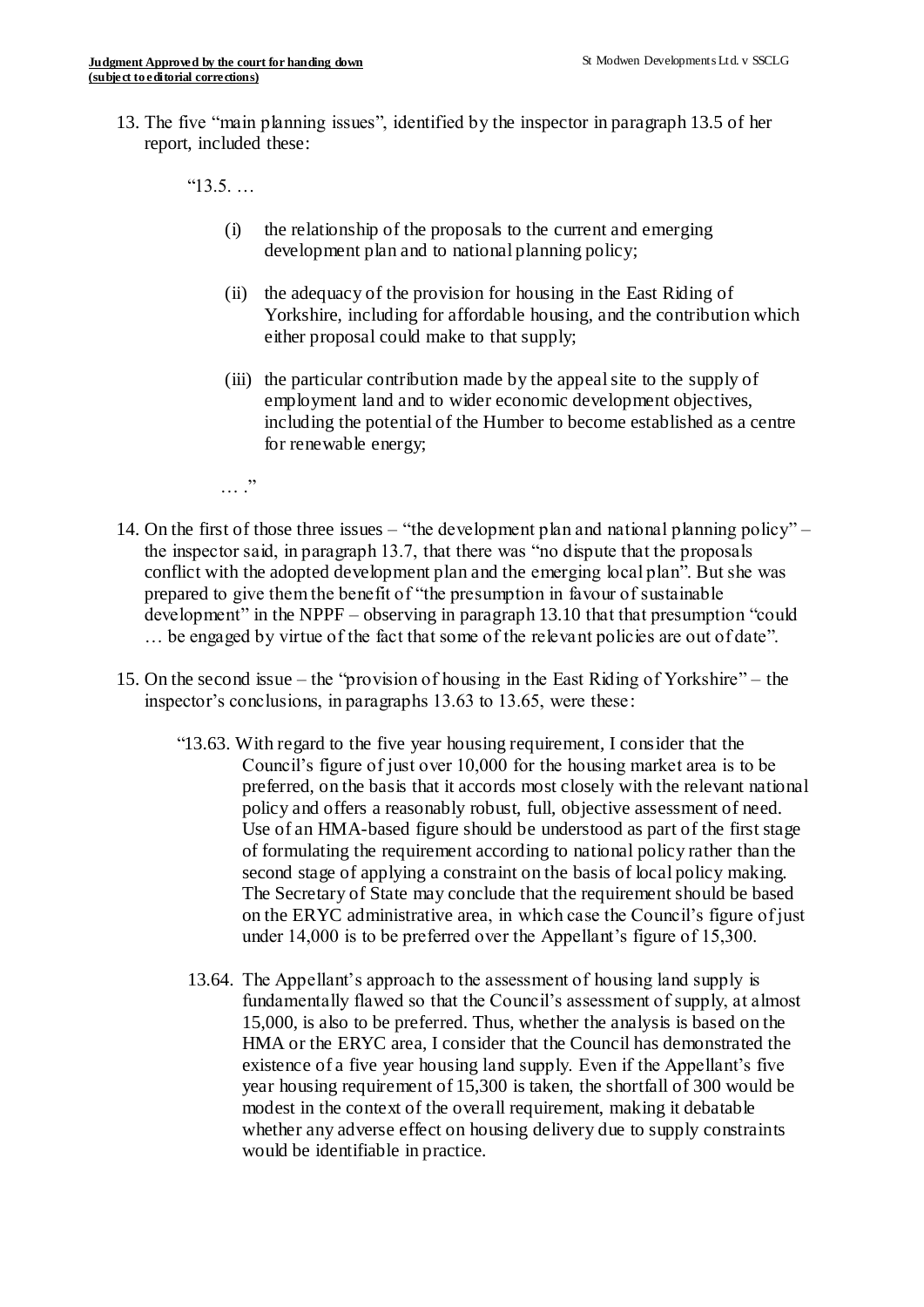- 13.65. Since it has not been shown that there is any pressing need for additional sites to come forward to sustain the local supply of housing, I consider that the appeal proposals would not deliver additional benefits by virtue of their contribution to that supply. The contribution of the proposals to the supply of affordable housing is a different matter. Here, significant need has been demonstrated and it seems likely that such need will persist. For that reason, substantial weight should attach to the proposals, in proportion to the extra contribution they would make to the supply of affordable housing."
- 16. Behind those conclusions lay a much more detailed assessment, some of which I shall need to mention in dealing with the issues before us.
- 17. As for the third issue "employment land supply and wider economic development objectives" – the inspector said, in paragraph 13.87, that "[the] appeal site comprises a substantial proportion of the Melton site, one of only four key employment sites in the East Riding and one of only two identified for general industrial uses", and that "[if] the appeal site was developed for housing, whether along the lines of Appeal A or Appeal B, the status of Melton as a key employment site would be much diminished so that it would have a significant, detrimental effect on the portfolio of employment land".
- 18. The inspector set out her "Overall Conclusions" in section 14 of her report. She confirmed that in her view both of the appeal schemes were in conflict with the relevant provisions of the development plan, concluding, in paragraph 14.2, that "[the] proposals run counter to local planning policies in three respects: the use of employment land for housing; the strategy of maintaining a portfolio of employment land; and the location and distribution of residential development", and that they were "contrary to the existing and the emerging development plan". She went on to say, in paragraph 14.4, that it was "necessary … to consider the proposals within the terms of the presumption in favour of sustainable development". Under the heading "The benefits of the proposals", in paragraph 14.5, she referred to the two contentions on which St Modwen had relied in asserting an urgent need for housing development: first, "that a significant shortfall exists in the availability of land for housing"; and second "that there is an acute need for affordable housing". She rejected the first of those two contentions (in paragraph 14.6), but accepted the second (in paragraph 14.7). As to the first, she said this, in paragraph 14.6:
	- "14.6. The first … has not been demonstrated. The Council's assessment of the position as to the housing requirement and the housing land supply has been shown to be reasonably robust when tested at this inquiry. This would be the case whether the housing requirement was taken as that for the housing market area or the ERYC administrative area. In either case, a five year supply of sites exists. Since the identified supply already satisfies the test of boosting significantly the supply of deliverable sites, the proposals would not deliver any additional benefit in this respect."

On the likely "adverse impacts" of the proposed development, she concluded, in paragraph 14.10, that "[the] proposals would have a significant, detrimental effect on the portfolio of employment land", and "would also undermine wider economic development objectives …", and, in paragraph 14.16, that "a grant of planning permission for either proposal would strike at the heart of key strategic decisions in the emerging ERYC Local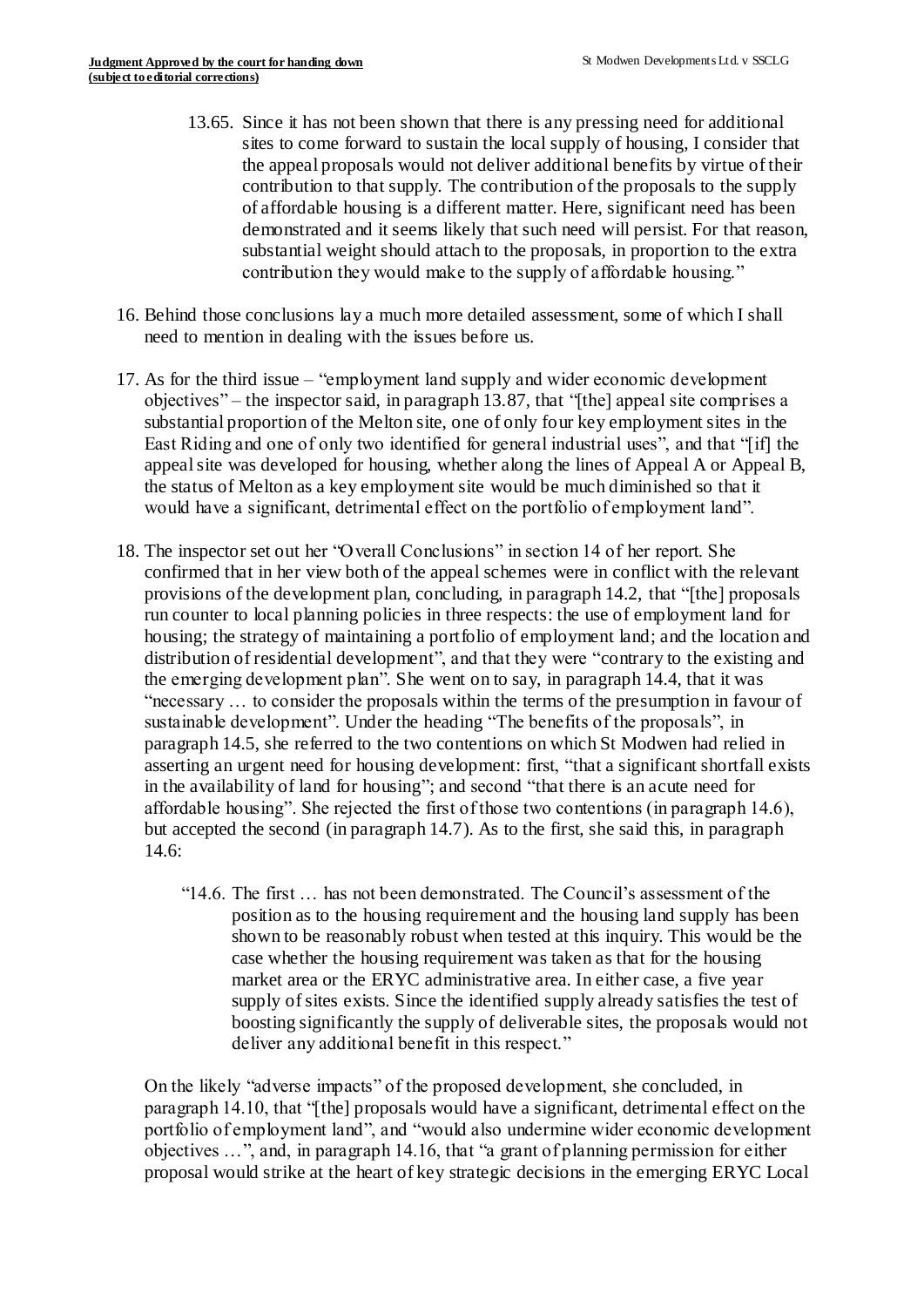Plan, thus undermining the plan-making process", and therefore that "the harm by way of prematurity should carry considerable weight". As to "[whether] the proposal would represent a sustainable form of development", she concluded, in paragraph 14.17, that it would not.

- 19. Finally, in striking "[the] overall planning balance", the inspector concluded in paragraph 14.20 that "[the] proposals are contrary to the development plan", that "[when] considered in the context of the presumption in favour of sustainable development contained in NPPF, these adverse effects would significantly and demonstrably outweigh the benefits of each proposal", and that "[the] material considerations are not sufficient to warrant a decision contrary to the development plan". Explaining her "Recommendation" in the light of those conclusions, she said in paragraph 14.21 that "[at] the heart of [the] inquiry was the question of whether the best use for the appeal site at this time would be to continue to hold it in reserve for employment development or to bring it forward now for housing", and that "[on] the evidence provided", she considered that "the planning case for housing has not been made so that neither appealshould succeed". In paragraph 14.22 she recommended that both appeals be dismissed.
- 20. In his decision letter the Secretary of State adopted the inspector's formulation of the "main issues" in the appeals, and agreed with her principal conclusions upon them. As to "[the] development plan and national planning policy", he noted in paragraph 10 that there was "no dispute that the proposals conflict with the adopted development plan and the emerging local plan" and he agreed with the inspector "with regard to the weight that this conflict should be given". He also agreed with the inspector's conclusion in paragraph 13.10 that, "in accordance with paragraph 49 of the Framework, so long as the appeal proposals can be accepted as a sustainable form of development, the planning balance to be applied would be that permission should be granted unless any adverse impacts of doing so would significantly and demonstrably outweigh the benefits ". On "[the] provision for housing in the East Riding of Yorkshire", he concluded in paragraph 11:
	- "11. The Secretary of State has carefully considered the Inspector's reasoning on housing provision at IR13.11-13.62 and, for the reasons given at IR13.63- 13.65, he agrees with her conclusions that the Council's figures of a requirement for just over 10,000 dwellings for the housing market and just under 14,000 for the Council's administrative area are to be preferred over those put forward on behalf of your client, as is the Council's assessment of overall supply, at almost 15,000. Overall, therefore, the Secretary of State agrees with the Inspector that, whether the analysis is based on the Housing Market Area or the Council's area, it has not been shown that there is any pressing need for additional sites to come forward to sustain the local supply of housing. However, he also agrees with the Inspector's conclusion that substantial weight should attach to the proposals in proportion to the contribution they would make to the supply of affordable housing."

And on "[the] employment land supply and wider economic objectives", he said in paragraph 12 that he agreed with the inspector's conclusion in paragraph 13.87 of her report that, "as the appeal site comprises a substantial proportion of the highly accessible Melton site, it represents a logical choice in relation to the spatial strategy of the emerging local plan with regard to employment land which would be much diminished if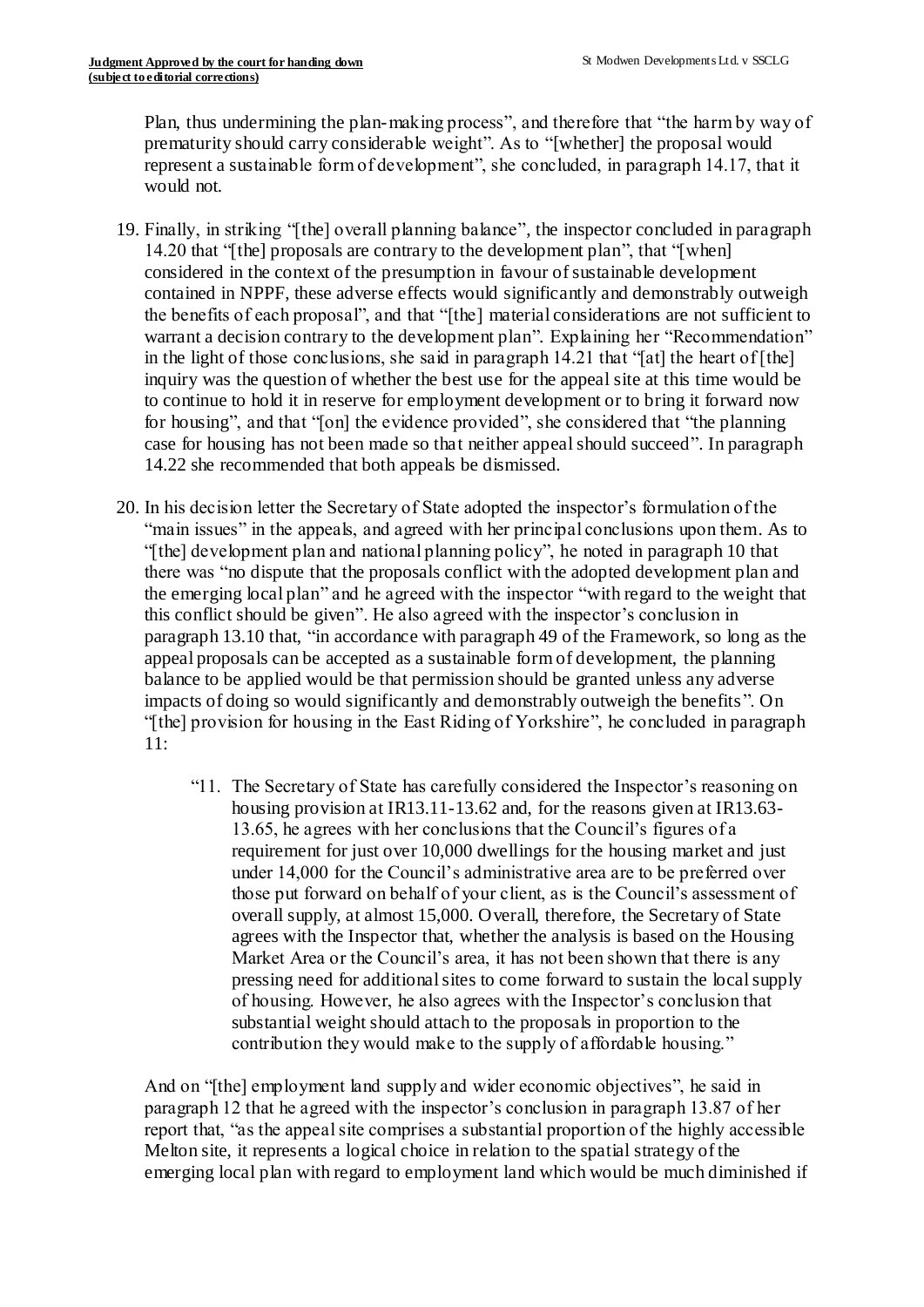the appeal site were to be developed for housing – thereby having a significant detrimental effect on the portfolio of employment land". He therefore also agreed with the inspector that, "although there is potential for other land to come forward, this would have to be on an ad hoc basis rather than as part of a plan-led approach, potentially causing harm to economic development objectives". In his "Overall Conclusions", he said in paragraph 18 that "[although] the provision of new homes, including affordable housing, would be an important social and economic benefit, … granting permission for either of the appeal schemes would be contrary to the development plan, so that it is necessary to consider whether there are material considerations sufficient to warrant a decision contrary to that". In paragraph 19 he concluded that "[with] regard to Appeal A, … the benefits of the scheme are significantly and demonstrably outweighed by the adverse impacts including that on the Council's overall spatial strategy for housing, their economic objectives and the portfolio of employment land, and the urbanising impact on North Ferriby", and "[in] the case of Appeal B, … these disbenefits would be compounded by the reduced quantum of housing while the funding for a bridge across the railway line would not be a proportionate or reasonable response to any harm to the supply of employment land". In paragraph 20 he said he agreed with the inspector's recommendations, and therefore dismissed both appeals.

# *Ouseley J.'s judgment*

- 21. In a typically careful judgment, Ouseley J. considered the "Housing land supply" issue in St Modwen's challenge under five headings, two of which – "Issue (c): the approach to "deliverable" sites" and "Issues (d) and (e): housing record and trajectory" – largely embrace the issues now raised in this appeal.
- 22. Before getting to those two issues, the judge had come to these conclusions in paragraph 46 of his judgment:
	- "46. … [The inspector] addressed the issue of whether ERYC had demonstrated that the sites in its five year housing land supply figures were deliverable within the requirements of [47] NPPF and footnote [11]. Her approach reflects the requirements of [49] NPPF and of the PPG. She had evidence on deliverability sufficient to enable her to reach a reasonable planning judgment.  $\cdots$  .

There is no criticism of those conclusions in this appeal.

- 23. On "Issue (c): the approach to "deliverable" sites", Ouseley J. said in paragraphs 49 to 52 of his judgment:
	- "49. Mr [Christopher] Young contended that the Inspector had misinterpreted what "deliverable" meant in NPPF [47]. This was more an issue about the language she had used in two paragraphs, IR [13.53 and 13.56], rather than whether any substantive conclusions showed a misinterpretation of the concept. …
	- 50. [Mr Young] submitted that the inspector had erred in drawing a distinction between the supply of housing and the delivery of housing on it. Delivery was at the heart of the NPPF. The Inspector had focused on "supply" and not on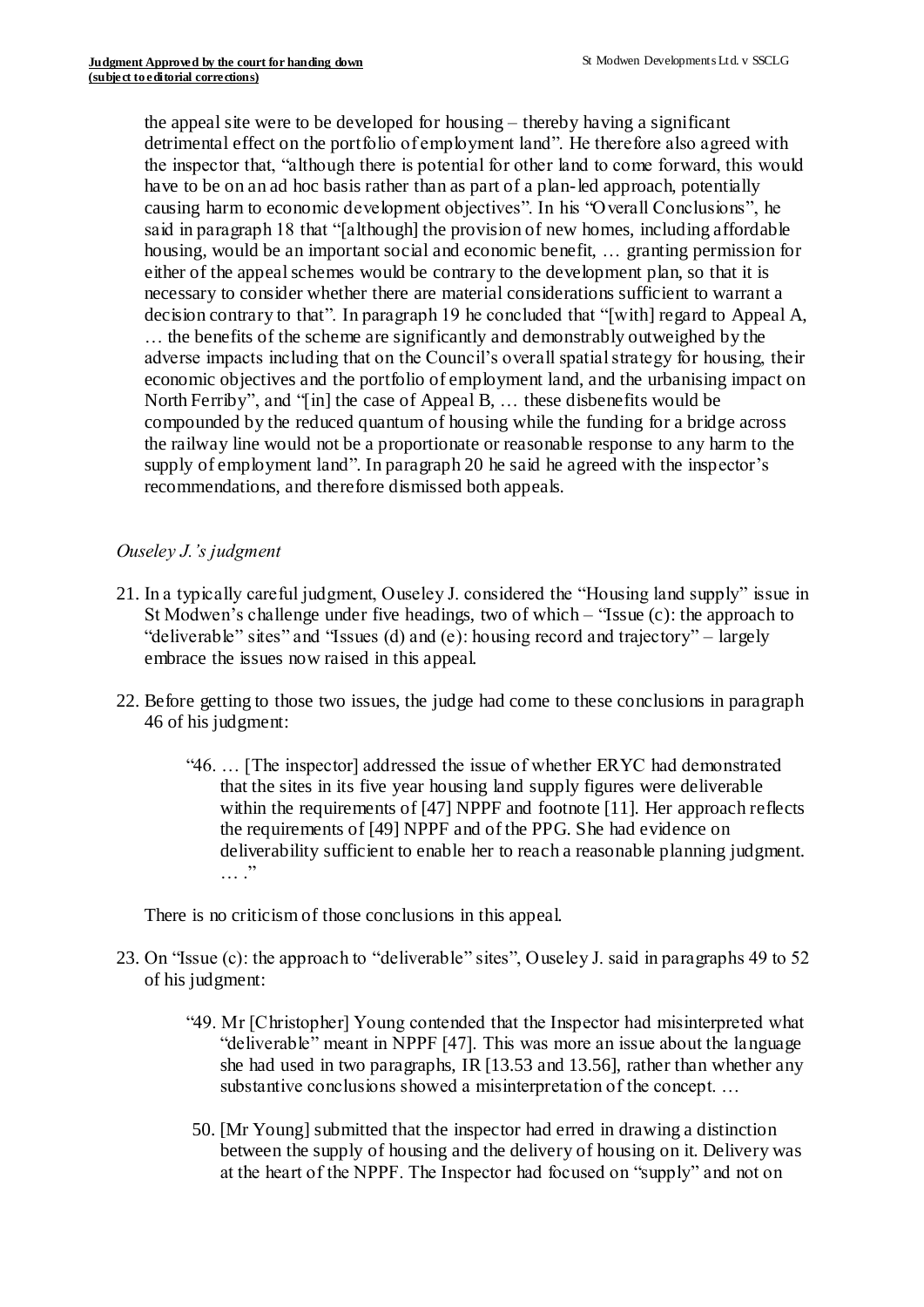"deliverable supply". She needed to find that specific sites were deliverable. The argument itself veered somewhat uncertainly between the concepts of "delivery", and "deliverability".

- 51. In my judgment, the Inspector made no error of interpretation of the NPPF at all. The NPPF and the assessment of housing land supply are concerned with "deliverability", which is an assessment of the likelihood that housing will be delivered in the five year period on that site. The assessment of housing land supply does not require certainty that the housing sites will actually be developed within that period. The planning process cannot deal in such certainties. The problem of uncertainty is managed by assessing "deliverability" over a five year period, re-assessed as the five year period rolls forward. The Inspector was simply recognising that there is that difference, and her focus had to be on deliverability, which was not disproved by showing that there were uncertainties. All this was very much a matter of degree for her.
- 52. There are many reasons why the difference may exist: the assumed production rates off large sites may be too high for the market, though that does not seem to have been an issue here; the building industry's infrastructure, skilled labour, finance, and materials, may not be geared up to the assumed rate; and the market may not wish to build or buy houses at the assumed rate of delivery; mortgage funds may not be available for those who would wish to buy. As Mr [Paul] Tucker [Q.C.] pointed out, the local planning authority can only do so much, that is to maintain a five year supply of deliverable housing land. The market, comprising house builders, finance and purchasers, has to do the rest. I reject this aspect of ground 1; the Inspector made no error of law."
- 24. On "Issues (d) and (e): housing record and trajectory", in paragraphs 53 to 59, the judge said:
	- "53. These can be taken together: (d) relates to the way in which the Inspector approached ERYC's past delivery of housing, and (e) relates to the trajectory it placed before the Inspector, and prepared for the Local Plan examination. They are also bound up with the other contention, featuring passim in Mr Young's argument, that the decision of the Inspector was not merely overly generous to EYRC, but was irrational.
		- 54. The essence of (d) was that the supply figures, of 15000, over 5 years or 3000 a year was far beyond what ERYC had achieved in the past, which was of the order of 650 a year, and of (e) was that it was far ahead of what EYRC was putting forward as its expected production over the five years. ERYC's April 2014 Housing Implementation Strategy for submission to the Local Plan examination, in evidence before the Inspector, showed fewer than 1000 dwellings built in 2013-14, and 1500 or fewer in each succeeding year until that figure of 1500 was just exceeded in 2017-18, making a total for the five relevant years of no more than 7000 dwellings.
		- 55. Mr Young described ERYC as in effect saying that there was a realistic prospect that 3000 houses a year would be produced, but that it did not regard that as the likely outcome, the outcome that more probably than not would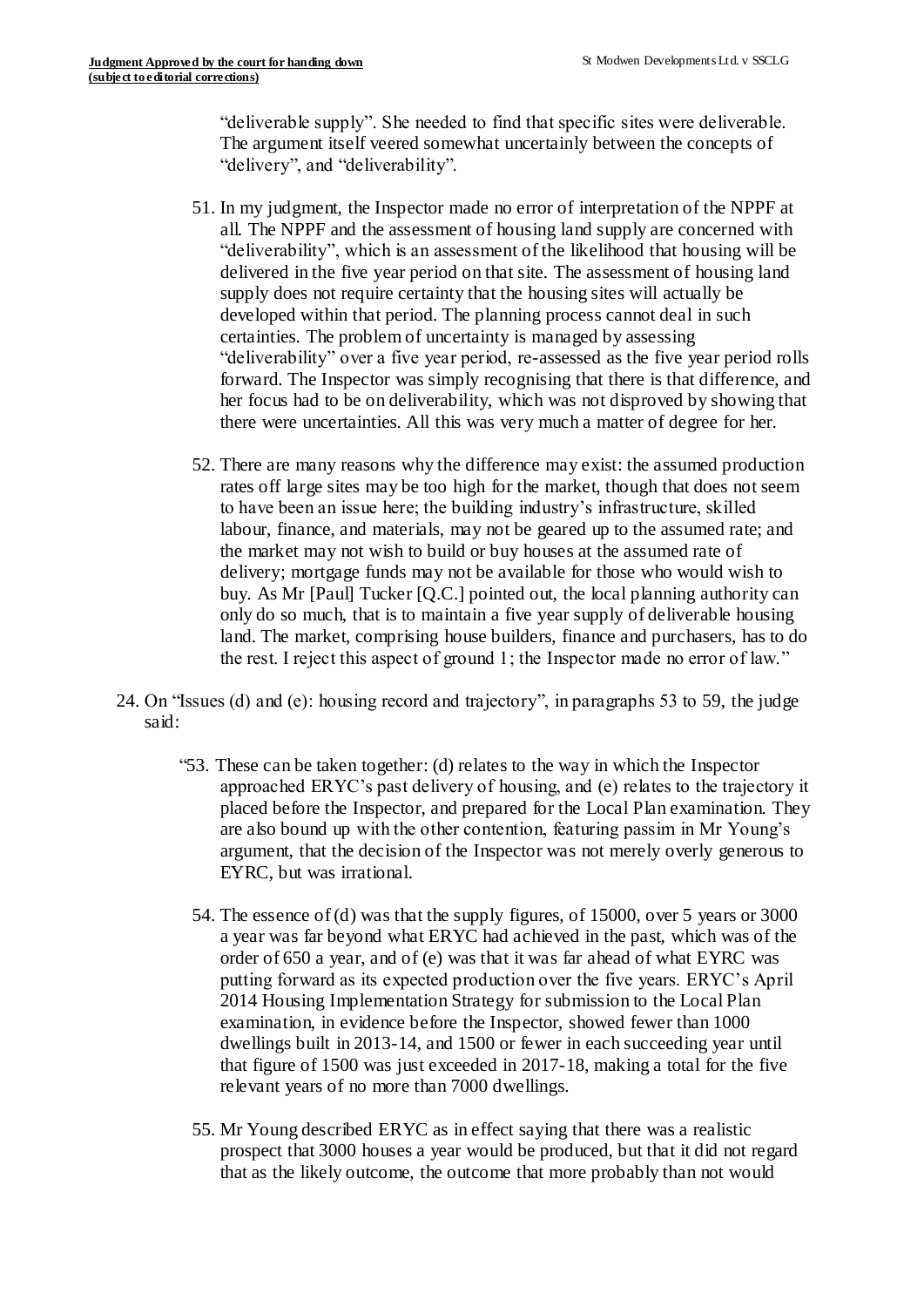occur. No legally adequate reasons had been given as to how its five year housing supply figures could be reconciled with its past and probable future delivery.

…

- 57. NPPF  $[47]$ ,  $4<sup>th</sup>$  bullet point, states that local planning authorities should illustrate "the expected rate of housing delivery through a housing trajectory for the plan period and set out a housing implementation strategy … describing how they will maintain delivery of a five-year supply of housing land to meet their housing target."
- 58. Mr Young's point was not that market factors, such as a spread of locations, and locations where people actually wanted to live, or the delivery rate of large sites had been unlawfully ignored in the assessment of the sites warranting ERYC's supply figures. Both aspects of this ground went to an argument deployed before the Inspector to the effect that the housing land supply figures put forward by ERYC were not credible, and the Inspector well understood the way the point was being deployed, as her account of St Modwen's case and Mr Young's closing submissions to her showed. His was a simple point, but not a principal important issue, on the credibility of EYRC's judgment; he made it to the Inspector, which she rejected, as she was entitled to do in her planning judgment. This point is cousin to issue (c). It is necessary to be cautious lest a point on a s288 challenge takes a very different shape and emphasis from that which it had before the inspector.
- 59. The process for allocating sites in the emerging plan and the sites, albeit in brief, were considered by the Inspector and judged to be deliverable. She took account of these issues in reaching that judgment, but she concluded that they did not persuade her that the supply sites were not deliverable. That was a planning judgment for her. The past shortcomings in the supply of land were addressed in the manner required by the NPPF through the 20 percent buffer, though of course that can only address a shortfall caused by failings in the supply of deliverable housing land. The future difference between what was "deliverable" and what would probably be "delivered", discussed above, lies at the heart of the difference between the housing supply figures and the housing trajectory. This difference did not reflect, on the Inspector's conclusions, a contradiction between her assessment of what was "deliverable" and what ERYC thought was "deliverable", nor did it mean that ERYC was saying one thing to one Inspector and something completely different to another. She accepted that ERYC was intending to give great weight to the fact of allocation in the plan when it came to reach its decisions on planning applications for housing on such sites. So far as "deliverability" was concerned, which it was her task to consider, that was the second principal point. Thereafter it would be market factors which would lead to delivery. If sites are deliverable, and the problem in delivery is not within the control of the planning authority, for example the cost of housing or the availability of finance, the solution to a problem of delivery is not an increase in the supply of sites which are capable of delivery. The issue raised was not ignored; it was dealt with briefly but sufficiently."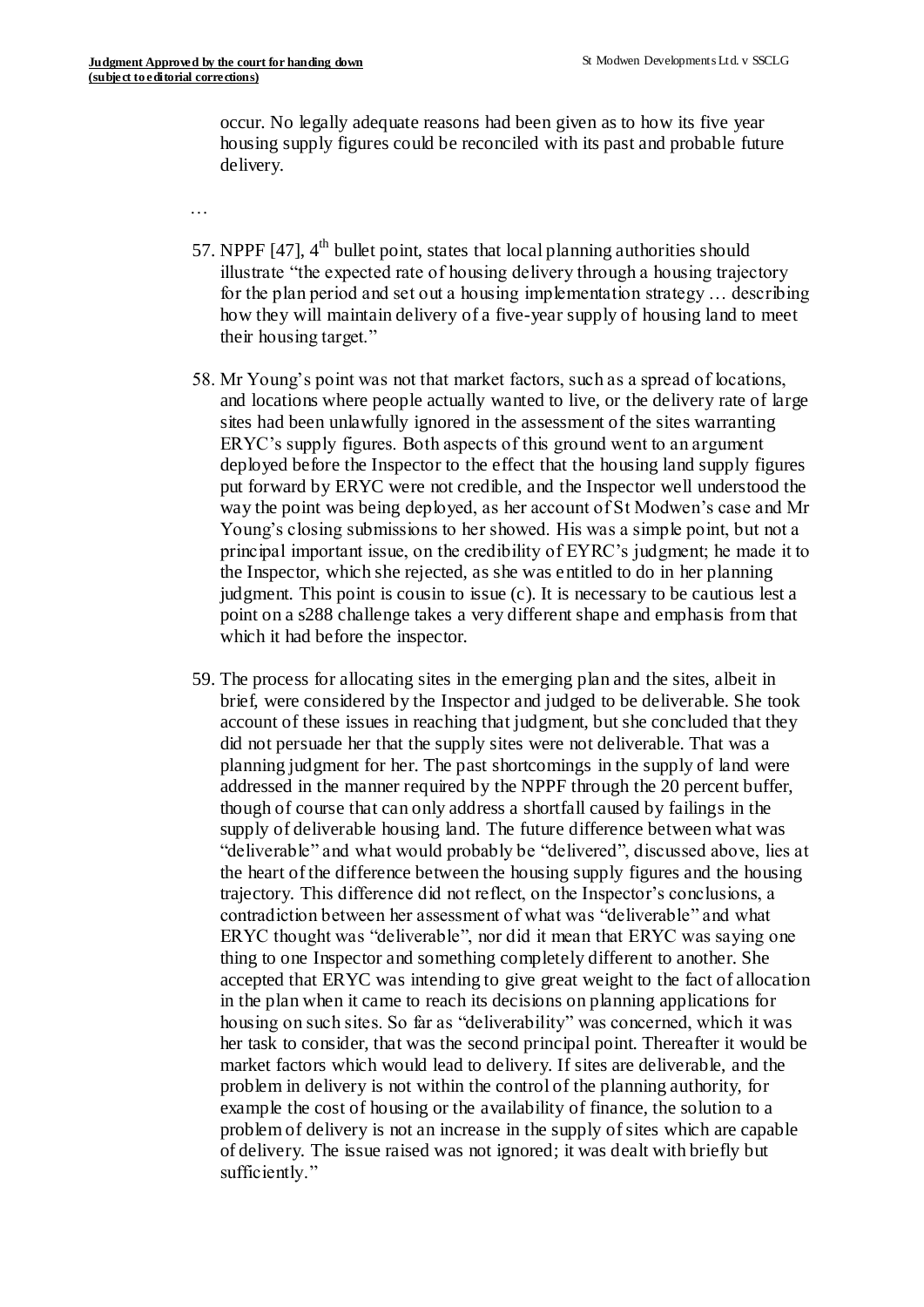*Issue (1) – Did the Secretary of State misinterpret or misapply government policy for the supply of housing in paragraph 47 of the NPPF?*

- 25. It is necessary at this stage to look more closely at the inspector's conclusions on the supply of housing land. In the section of her report where she dealt with "Planning Policy", she referred in paragraph 4.11 to the policies in paragraphs 47 and 49 of the NPPF, and summarized them, reminding herself of the requirement in paragraph 47 that local planning authorities "should identify a supply of specific, deliverable sites sufficient to provide five years worth of housing against their housing requirements". She came back to that requirement in paragraph 13.11, where she introduced her conclusions on "Issue 2: provision for housing in the East Riding of Yorkshire". As she said in that paragraph, "[where] the existence or otherwise of a shortage of land for housing is relevant to an appeal, it is necessary to have regard to NPPF paragraph 47", which she then paraphrased, and that "[as] part of this process, the LPA must identify sufficient sites to provide five years worth of housing against their housing requirements".
- 26. The inspector set out "the respective positions of the parties by the end of the inquiry" in a table in paragraph 13.14 of her report. As she said in a footnote (footnote 146), both the council and St Modwen had followed the policy in paragraph 47 of the NPPF "where there has been a persistent record of under delivery" and had therefore "adopted a common approach of including the 20% buffer as part of the calculation of the housing land requirement". The council's position was that the five-year requirement, for its own area, was 13,957, and for the housing market area, 10,053; St Modwen's, that it was 15,312. The parties' "final positions" on "Housing land supply" were set out in a table in paragraph 13.41: the council's position being that there was a "[total] five year supply" figure of 14,971; St Modwen's, that the figure was 4,734. The "principal area of disagreement", as the inspector said in paragraph 13.42, "related to allocations in the emerging local plan", though "[to] a lesser extent, there was also disagreement as to allocations in the existing Local Plan and to larger sites with planning permission".
- 27. She went on, in paragraphs 13.43 to 13.55, to deal with those issues. In paragraphs 13.43 to 13.50, under the heading "The approach to allocations in the emerging local plan", she said:
	- "13.43. Footnote 11 of NPPF paragraph 47 states that deliverable sites should be available, in a suitable location, achievable and have a realistic prospect of being developed. … Both the Appellant and the Council draw attention to the Wainhomes judgement [the judgment of Stuart-Smith J. in *Wainhomes (South West) Holdings Ltd. v Secretary of State for Communities and Local Government* [2013] EWHC 597 (Admin)]. From this, it appears there are two key points to note with regard to the interpretation of NPPF paragraph 47: firstly, that whether or not a site is deliverable is fact sensitive; and secondly, that inclusion of a site in an emerging local plan is some evidence of deliverability, since it should normally be assumed that an LPA will make a responsible attempt to comply with national planning policy. Nonetheless, there are other relevant factors including the plan's evidence base, the stage the draft plan has reached and the nature of any objections.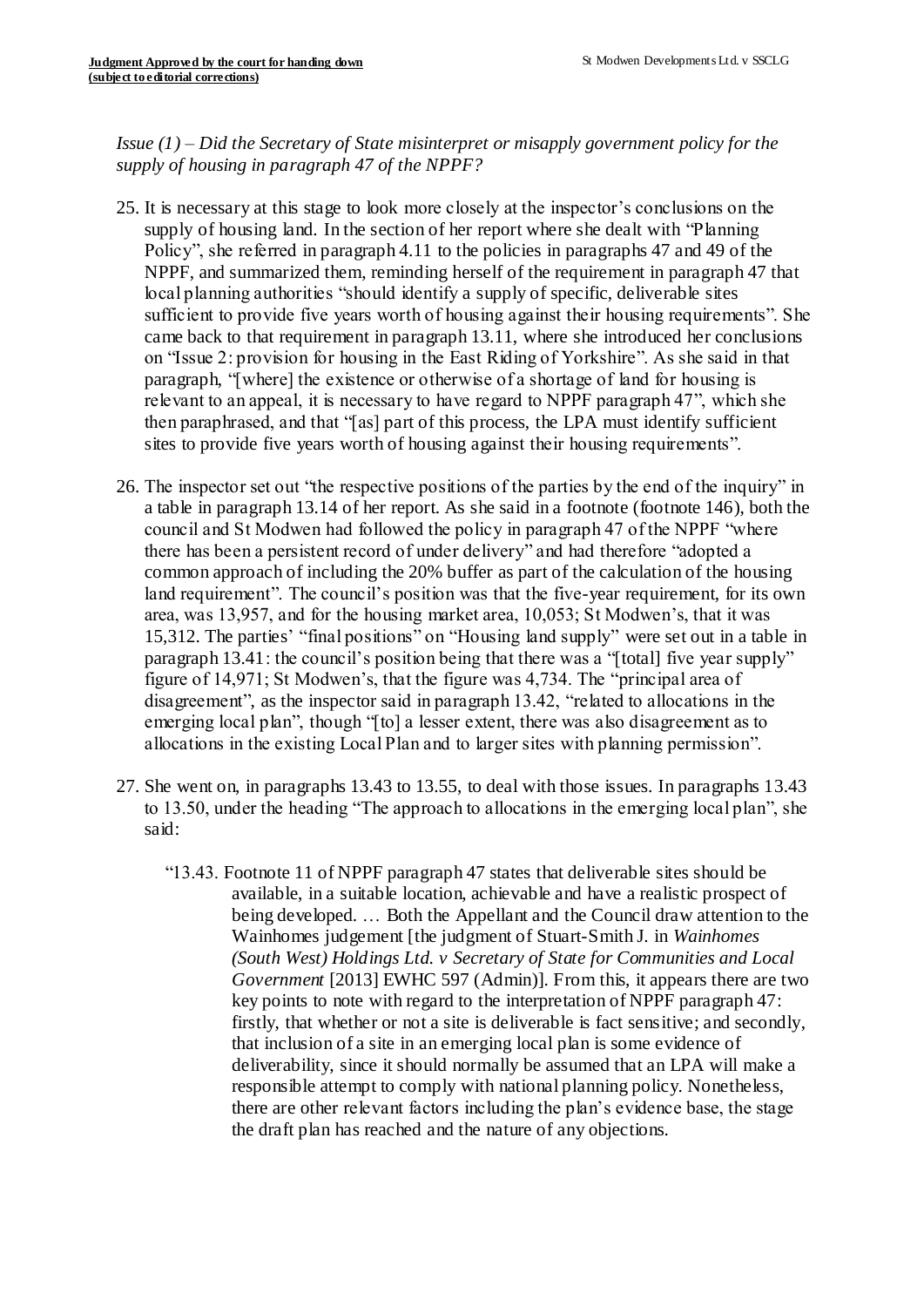- 13.44. Pointing to the strong emphasis in NPPF on delivery, the Appellant has taken the position that supply will largely consist of sites with planning permission, putting forward a figure of just over 4,700 as the realistic supply. However, if the exercise is to be fact-sensitive as indicated in the Wainhomes judgement, it follows that sites should not be discounted simply on the basis of a general characteristic such as their planning status. Moreover, there is a fundamental lack of credibility in a figure for a period looking five years ahead which fails to acknowledge the likelihood that the Council will grant at least some planning permissions during that period. In this respect, it should be noted that the Appellant's own supply figure has had to be revised upwards by a substantial margin … in order to reflect this very fact. The Appellant's approach to deliverability does not achieve the intended aim of providing certainty over the projected five year period.
- 13.45. On the question of the status of sites without planning permission, the Appellant draws attention to various appeal decisions, particularly High Peak and Ottery St Mary. … In contrast, for the two appeals currently under consideration, the Council's case is based on all the sites identified in a submission draft allocations document rather than a small number of strategic sites. The relevant local plan is in the process of being examined and provides a much clearer picture as to technical or viability issues and the nature of any objections. The circumstances are not comparable and a different approach is warranted here, due to the different characteristics of the evidence base and the availability of public responses to the emerging plan. In addition, it seems to me there is a fundamental flaw in an approach to the assessment of housing land supply which fails to entertain the possibility that a Local Planning Authority with an identified need of at least 1400 dwellings a year and an emerging local plan which provides for 23,800 dwellings may grant at least some planning permissions for residential development over a five year period.
- 13.46. On its own, the absence of a planning permission is not sufficient reason for a site to be categorised as undeliverable. On that basis, I consider that very little weight can be attached to the Appellant's figures for supply from the existing and emerging local plans. [7.107; 9.147-8]
- 13.47. The second point raised from the Wainhomes case is that, in a plan-led system, regard needs to be had to the evidence base of the emerging plan, albeit this depends on context. In this instance, the emerging ERYC local plan makes detailed provision for development over the plan period. Whilst the Appellant protests that the detailed evidence base for those allocations was not put to the inquiry, it seems to me that the proper arena to test such detail is indeed the Local Plan examination. For the purposes of this inquiry, it is sufficient to establish the extent to which reliance may be placed on the emerging local plan.
- 13.48. The emerging local plan makes provision for 23,800 additional dwellings over the plan period. The Council contends that some 11,000 should be considered deliverable over the next five years. The Council's evidence to this inquiry on this point comprises the PSAD dated January 2014, the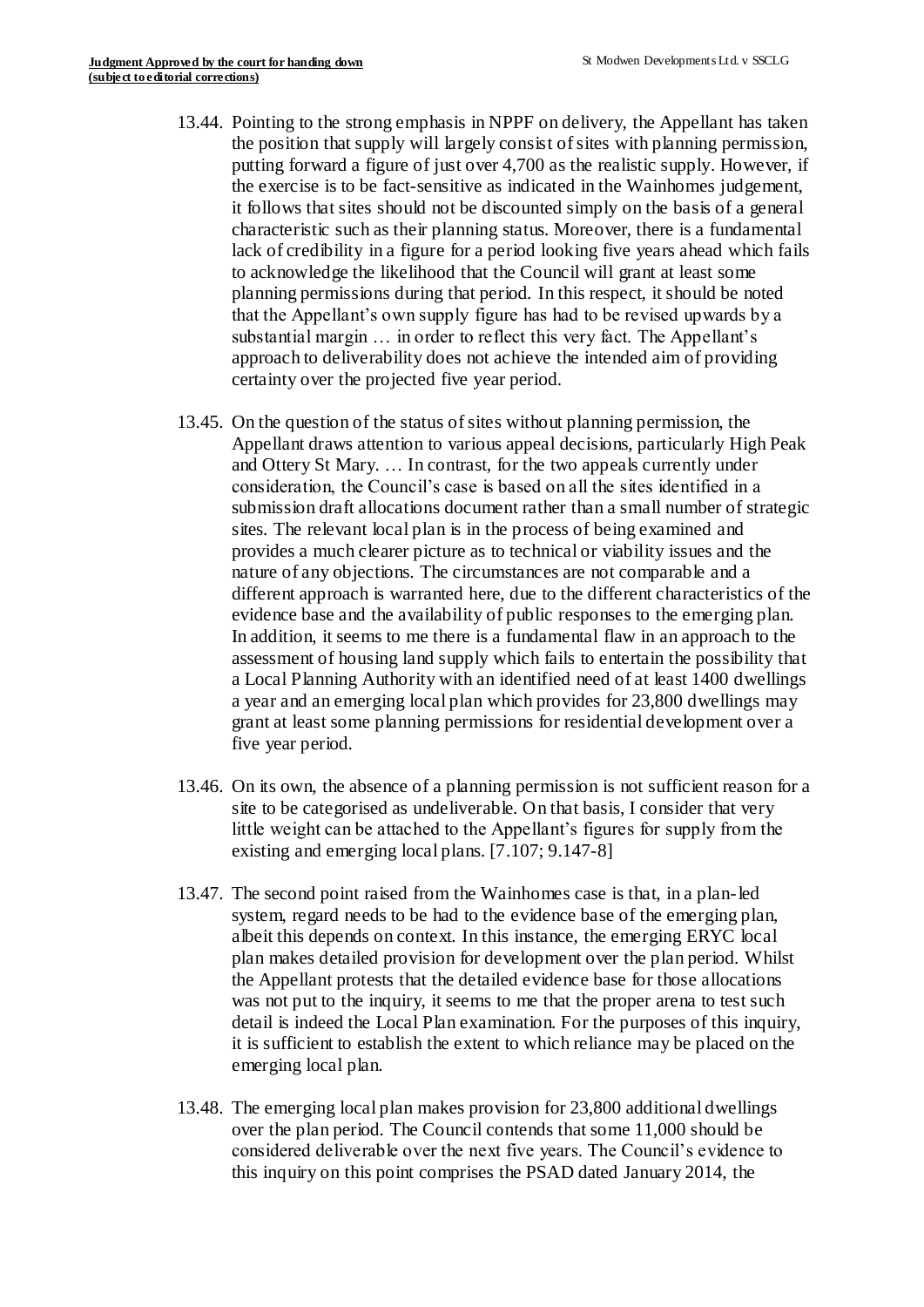SHLAA, which sets out the position at November 2013 and the evidence of Mr Hunt [the council's Planning Policy Manager], particularly appendices L and M (as updated by ERYC 14 and ERYC 25).

- 13.49. Sites in the PSAD have been subjected to a four-stage assessment which includes deliverability. An example of this can be seen in the discussion of potential sites at Melton at Chapter 3 of Mr Hunt's PoE. However, although this methodology may support inclusion of a site within the emerging local plan, it does not demonstrate the likelihood of its delivery in the next five years, as indicated by the Council's own acceptance that some sites should be discounted.
- 13.50. Turning to the SHLAA, two key assumptions underpin its reliance on emerging local plan allocations in the five year housing land supply figures: that, since few sites require infrastructure to be provided prior to commencement of development, most of the allocations in the emerging local plan can be regarded as being free from significant constraints; and that the Council is committed to affording weight to the emerging local plan when determining planning applications."
- 28. On the "Supply from the emerging local plan" she noted, in paragraph 13.52, that "the number of sites with planning permission or expected to obtain such permission has risen significantly (by almost 1100 in three months) and the trend for those under consideration is also upward". And in paragraph 13.53 she said this:
	- "13.53. Clearly, given the number of sites involved, it may well turn out that not all allocations currently identified as deliverable will in fact be delivered. However I consider that, overall, the Appellant has not shown that this part of the evidence base is lacking in robustness. As a result, the Council's figure of 11,156 dwellings on sites identified in the emerging local plan should carry substantial weight. [7.104-107; 9.147-151]" (my emphasis).

In paragraph 7.107, one of the paragraphs in her summary of the council's case on housing land supply, she had said that "the big issue between the parties is the extent to which the draft allocations are included within the figures".

- 29. As for "Sites in the existing Local Plan", the inspector found in paragraph 13.54 that the council's "assessment that 612 dwellings could be delivered on these sites is reasonable". And under the heading "Lead-in times" she accepted, in paragraph 13.55, that the council's "figure of 1886 dwellings to be delivered on larger sites … appears to be reasonable".
- 30. In paragraph 13.56 the inspector turned to "The credibility of the supply figure", and said:
	- "13.56. Whilst the Council's supply figure has fluctuated over the period of the inquiry, a fair reading of Mr Hunt's first proof shows that the discussion of a 12 year supply took place in the context of the weight which could be attached to sites in the emerging local plan (StM16). In a situation where a Local Plan is under preparation, it is not surprising that data will be subject to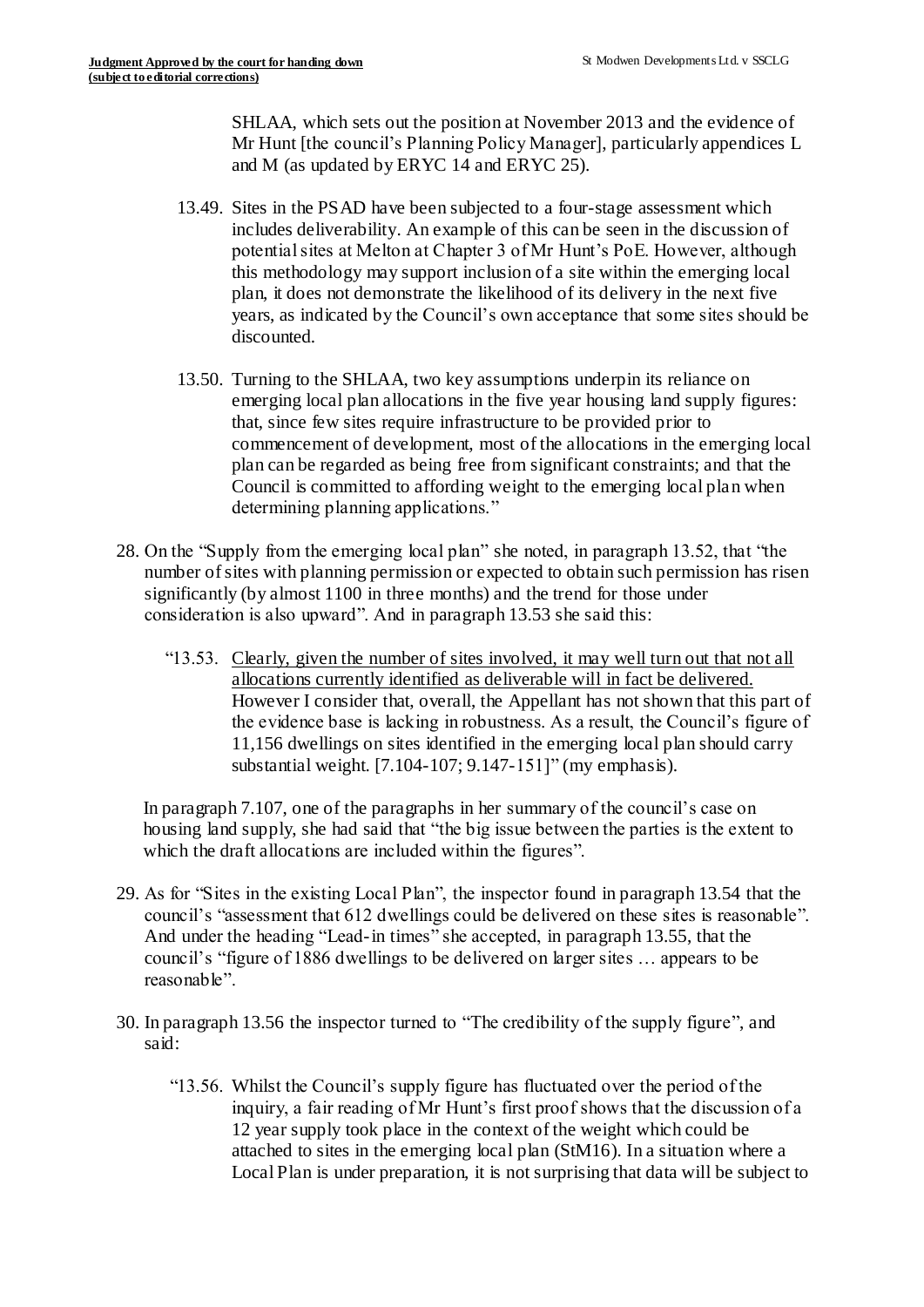revision. As such, the fluctuations of themselves should not be seen as indicative of a lack of reliability. It is also suggested that the 15,000 figure should be seen as absurd in comparison with the housing trajectory. However, the assessment of supply is distinct from that for delivery. [7.101- 103; 9.142-144]" (my emphasis).

- 31. Before us, Mr Young repeated the argument on the inspector's alleged misinterpretation and misapplication of national policy in paragraph 47 of the NPPF rejected by Ouseley J.. The argument was largely based on what the inspector said in the two sentences I have emphasized in paragraphs 13.53 and 13.56 of her report. Mr Young submitted that the judge was wrong to uphold the inspector's distinction – which the Secretary of State plainly accepted – between "supply" and "delivery", by interpreting the concept of "a supply of specific deliverable sites sufficient to provide five years worth of housing ..." (in the second bullet point of paragraph 47 of the NPPF) as not involving, inevitably, an assessment of "what would probably be "delivered"" (paragraph 59 of Ouseley J.'s judgment). Ouseley J.'s judgment, said Mr Young, is inconsistent. Although he had recognized (in paragraph 51) that the policy in paragraph 47 of the NPPF is concerned with "an assessment of the likelihood that housing will be delivered in the five year period" on the site in question, he had gone on (in paragraph 59) to conclude, in effect, that there is no need for an assessment of "what would probably be "delivered"". This distinction between deliverability and the probability of delivery was false, and betrayed a misinterpretation of policy in paragraph 47. Properly understood, submitted Mr Young, the policy requires an assessment of what would probably be delivered. It had not been St Modwen's case at the inquiry, nor was it now, that there had to be certainty of delivery. And, Mr Young confirmed, it was no longer their position that, to be included in the assessment, a site had to have planning permission for housing development.
- 32. I cannot accept those submissions. In my view it would have been most surprising if the Secretary of State had gone astray in his understanding and application of these fundamental components of national planning policy for the supply of housing, contained as they are in the Government's primary policy document for the planning system in England, which had been published some three years before he came to make his decisions in this case. Nor is it likely that an experienced inspector would err in that way (see the judgment of Lord Carnwath in *Suffolk Coastal District Council*, at paragraph 25). I think the court should approach arguments like this with great hesitation. Here I am in no doubt that the argument is bad; that neither the inspector nor the Secretary of State misinterpreted or misapplied the relevant concepts and requirements in NPPF policy, or failed to express their conclusions with completeness and clarity; and that the judge was therefore right, essentially for the reasons he gave.
- 33. It is important to keep in mind as Ouseley J. said in the second sentence of paragraph 49 of his judgment – that Mr Young's argument here is really directed at the language used by the inspector in paragraphs 13.53 and 13.56 of her report. It does not attack her substantive conclusions on the deliverability of housing sites. Nor does it cast doubt on her conclusions, fully adopted by the Secretary of State, on the adequacy of the relevant housing supply when measured against the five-year housing requirement – specifically, that "the Council's figure of just over 10,000 for the housing market area is to be preferred, on the basis that it accords most closely with the relevant national policy and offers a reasonably robust, full, objective assessment of need" (paragraph 13.63 of the inspector's report); that if the Secretary of State were to conclude that the housing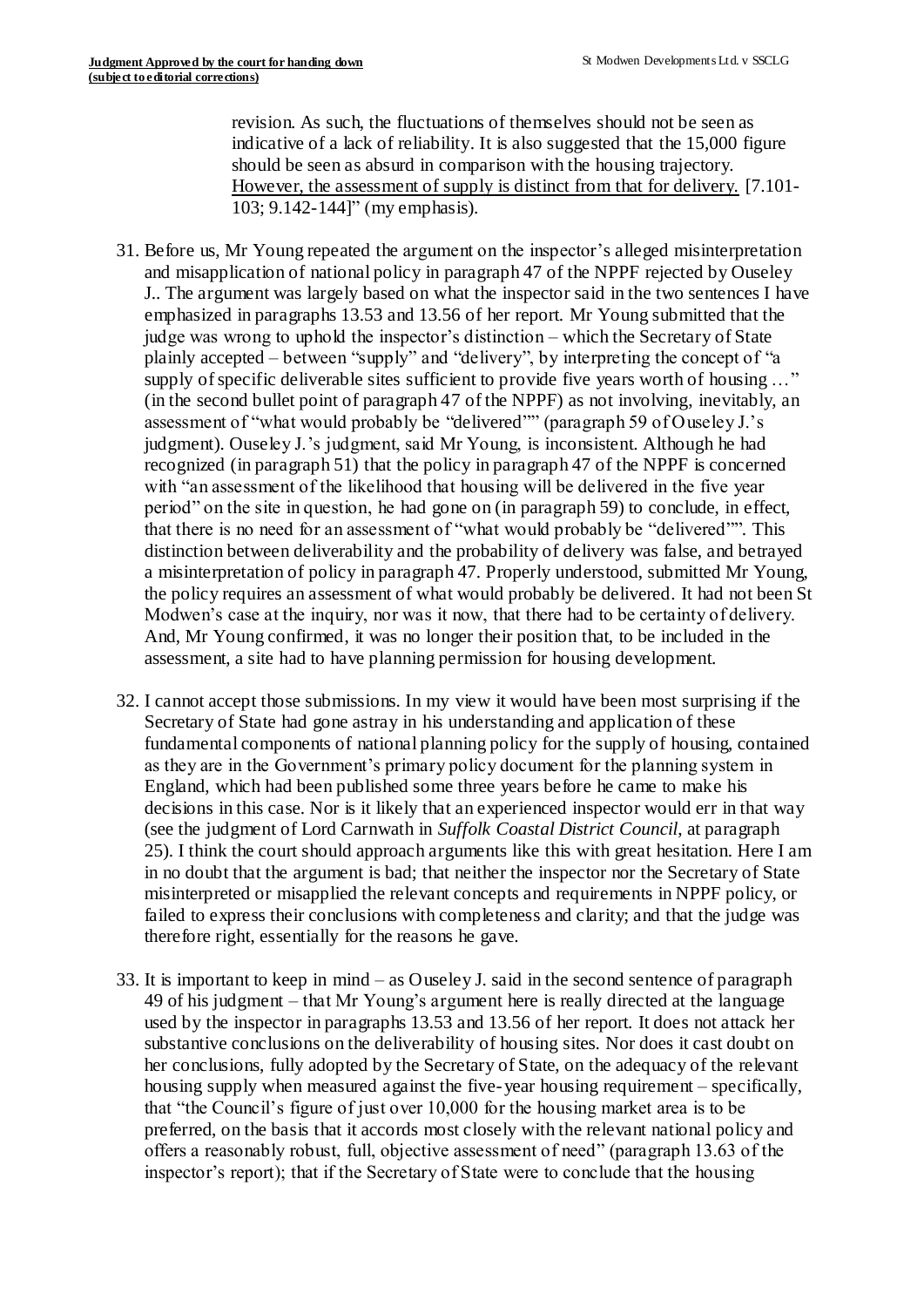requirement should be based not on the housing market area, but on the council's administrative area, "… the Council's figure of just under 14,000 is to be preferred over the Appellant's figure of 15,300" (ibid.); that St Modwen's "approach to the assessment of housing land supply is fundamentally flawed so that the Council's assessment of supply, at almost 15,000, is also to be preferred" (paragraph 13.64); that, whether the analysis was based on the housing market area or on the council's administrative area, "the Council has demonstrated the existence of a five year housing land supply" (ibid.); that "[even] if [St Modwen's] five year housing requirement of 15,300 is taken, the shortfall of 300 would be modest in the context of the overall requirement ..." (ibid.); and that it had "not been shown that there [was] any pressing need for additional sites to come forward to sustain the local supply of housing …" (paragraph 13.65).

- 34. Those conclusions were as firm an endorsement of the council's case on housing land supply, and as firm a rejection of St Modwen's, as one could imagine. All of them, together with the assessment on which they were based, were expressly supported by the Secretary of State in paragraph 11 of his decision letter. They are not in themselves said to be unlawful. Nor could they be. They are, all of them, perfectly secure as matters of planning judgment, and not in any way vulnerable in proceedings such as these. I therefore agree with the judge's conclusions in paragraph 46 of his judgment, which were crucial, and – as I have said – are not the subject of any criticism before us.
- 35. That is the context in which this issue in the appeal has to be considered. It lends an air of inconsequence, even unreality, to the argument put forward. But in any case, as was submitted both by Mr Richard Honey for the Secretary of State and by Mr Tucker for the council, the argument itself is mistaken. Its fatal defect lies in its misreading of the policy in paragraph 47 of the NPPF. It misses the essential distinction between the concept of deliverability, in the sense in which it is used in the policy, and the concept of an "expected rate of delivery". These two concepts are not synonymous, or incompatible. Deliverability is not the same thing as delivery. The fact that a particular site is capable of being delivered within five years does not mean that it necessarily will be. For various financial and commercial reasons, the landowner or housebuilder may choose to hold the site back. Local planning authorities do not control the housing market. NPPF policy recognizes that.
- 36. Where the policies in paragraphs 47 and 49 of the NPPF are concerned with the composition of the five-year supply of housing land, they are consistently worded to refer to a supply of housing sites that can be regarded as "deliverable", not sites that are regarded as certain to be delivered. Thus, in the second bullet point of paragraph 47 the local planning authority's task is to "identify and update annually a supply of specific deliverable sites sufficient to provide five years worth of housing against their housing requirements …" (my emphasis) – with the appropriate buffer (whether 5% or 20%), whereas in the third bullet point, the requirement for subsequent years ("years 6-10 and, where possible, ... years 11-15") is for the identification of specific sites that are "developable", or "broad locations for growth". And in the policy in paragraph 49 the implicit requirement is the same, namely that the authority must be able to "demonstrate a five-year supply of deliverable housing sites" (my emphasis). By contrast, the policy for the "housing trajectory" in the fourth bullet point of paragraph 47 is not expressed in terms either of "deliverable" or of "developable" sites as such, but in terms of illustrating "the expected rate of housing delivery" (my emphasis).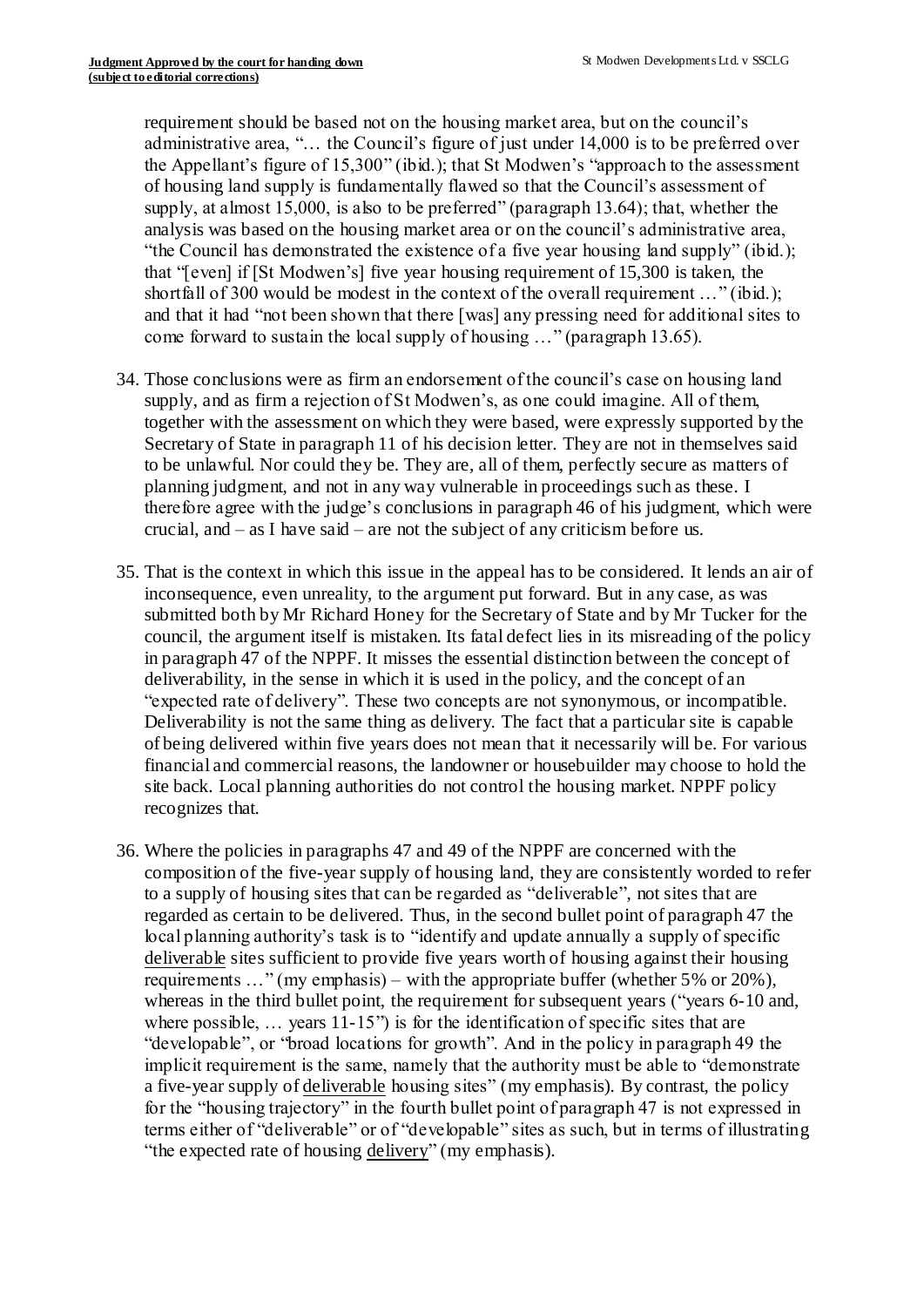- 37. That those who drafted the policies in paragraph 47 and 49 of the NPPF intended to refer to "deliverable sites" and "deliverable housing sites" where they did, with a meaning distinct both from that of the expression "developable sites" and also from the idea of an "expected rate of housing delivery", is confirmed by their having taken the trouble to define the word "deliverable" so precisely in footnote 11, and the word "developable" in footnote 12. Had the Government's intention been to frame the policy for the five-year supply of housing land in terms of a test more demanding than deliverability, this would have been done.
- 38. The first part of the definition in footnote 11 amplified in paragraphs 3-029, 3-031 and 3-033 of the PPG – contains four elements: first, that the sites in question should be "available now"; second, that they should "offer a suitable location for development now"; third, that they should be "achievable with a realistic prospect that housing will be delivered on the site within five years"; and fourth, that "development of the site is viable" (my emphasis). Each of these considerations goes to a site's capability of being delivered within five years: not to the certainty, or  $-$  as Mr Young submitted  $-$  the probability, that it actually will be. The second part of the definition refers to "[sites] with planning permission". This clearly implies that, to be considered deliverable and included within the five-year supply, a site does not necessarily have to have planning permission already granted for housing development on it. The use of the words "realistic prospect" in the footnote 11 definition mirrors the use of the same words in the second bullet point in paragraph 47 in connection with the requirement for a 20% buffer to be added where there has been "a record of persistent under delivery of housing". Sites may be included in the five-year supply if the likelihood of housing being delivered on them within the five-year period is no greater than a "realistic prospect" – the third element of the definition in footnote 11 (my emphasis). This does not mean that for a site properly to be regarded as "deliverable" it must necessarily be certain or probable that housing will in fact be delivered upon it, or delivered to the fullest extent possible, within five years. As Lord Gill said in paragraph 78 of his judgment in *Suffolk Coastal District Council*, when referring to the policies in paragraph 47 of the NPPF, the insistence on the provision of "deliverable" sites sufficient to provide five years' worth of housing reflects the futility of local planning authorities relying on sites with "no realistic prospect of being developed within the five-year period".
- 39. One must keep in mind here the different considerations that apply to development control decision-making on the one hand and plan-making and monitoring on the other. The production of the "housing trajectory" referred to in the fourth bullet point of paragraph 47 is an exercise required in the course of the preparation of a local plan, and will assist the local planning authority in monitoring the delivery of housing against the plan strategy; it is described as "a housing trajectory for the plan period" (my emphasis). Likewise, the "housing implementation strategy" referred to in the same bullet point, whose purpose is to describe how the local planning authority "will maintain delivery of a five-year supply of housing land to meet their housing target" is a strategy that will inform the preparation of a plan. The policy in paragraph 49 is a development control policy. It guides the decision-maker in the handling of local plan policies when determining an application for planning permission, warning of the potential consequences under paragraph 14 of the NPPF if relevant policies of the development plan are out-of-date. And it does so against the requirement that the local planning authority must be able to "demonstrate a five-year supply of deliverable housing sites",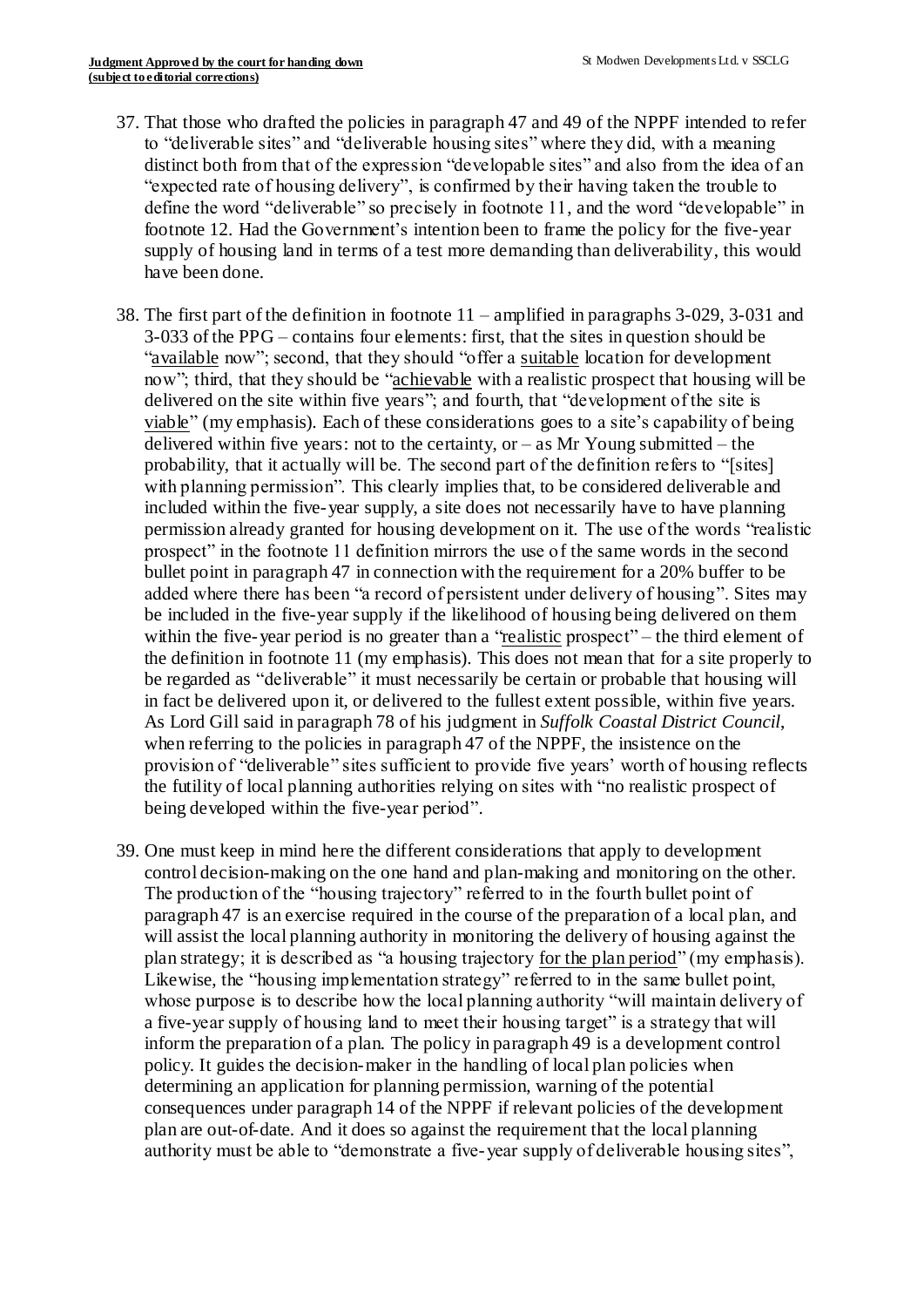not against the requirement that the authority must "illustrate the expected rate of housing delivery through a housing trajectory for the plan period".

- 40. We are concerned with the alleged unlawfulness of a development control decision. In the light of a proper understanding of the policies in paragraphs 47 and 49 of the NPPF, in particular those pertaining directly to development control decision-making, was the judge's approach to that allegation misguided? In my view it plainly was not.
- 41. When the two sentences on which Mr Young concentrated in paragraphs 13.53 and 13.56 of the inspector's report are read fairly in their full context, they do not, in my view, reveal any misunderstanding of NPPF policy. The inspector was clearly alive to the distinction between deliverability and actual delivery, and had well in mind that deliverability entailed a "realistic prospect" of the site being delivered. She was entitled to conclude, as a matter of planning judgment, that "given the number of sites involved, it may well turn out that not all allocations currently identified as deliverable will in fact be delivered" (paragraph 13.53), and, again as a matter of planning judgment, that the council's housing supply figure of 15,000 dwellings was not undermined by its housing trajectory, given that "the assessment of supply is distinct from that for delivery" (paragraph 13.56). Indeed, those conclusions were as much statements of common sense as they were of planning judgment. In coming to them, the inspector did not dilute the test of deliverability provided for in paragraph 47 of the NPPF. It is plain – for example, in paragraphs 13.11 and 13.43 of her report – that she had a sound understanding of the policy in paragraph 47, and that this lay behind her conclusions in paragraphs 13.43 to 13.56, and, in particular, the distinction she drew in paragraphs 13.53 and 13.56 between deliverability and the actuality of delivery. And the reasons she gave for those conclusions, and more generally in her treatment of the housing land supply issue, were adequate and clear.
- 42. Ouseley J. was, in my view, undoubtedly right to conclude that the inspector and the Secretary of State did not misinterpret or misapply the NPPF policies in play, and that the relevant questions on "deliverability" and "delivery" were tackled lawfully. His grasp of the distinction between those two concepts is obvious both in paragraph 51 and in paragraph 59 of his judgment. There is no inconsistency of the kind complained of by Mr Young, either in those two paragraphs or elsewhere in the judgment. The judge did not suggest that in assessing deliverability a local planning authority should leave entirely to one side any difficulties beyond their control. But as he said in paragraph 51, "the assessment of housing land supply" is concerned with "deliverability", and "does not require certainty that the housing sites will actually be developed within [the five-year] period", and that, as the inspector recognized, "deliverability … was not disproved by showing that there were uncertainties".
- 43. The judge was not drawn beyond the court's proper role in reviewing a planning decision. What he said in paragraph 59 of his judgment was correct – that the evaluation of housing land supply involved the exercise of "planning judgment", having regard to the allocation of sites for housing development in the emerging local plan; that the "… difference between what was "deliverable" and what would probably be "delivered" … lies at the heart of the difference between the housing supply figures and the housing trajectory"; that this difference "did not reflect, on the Inspector's conclusions, a contradiction between her assessment of what was "deliverable" and what [the council] thought was "deliverable" …"; that where "deliverability" was concerned, the inspector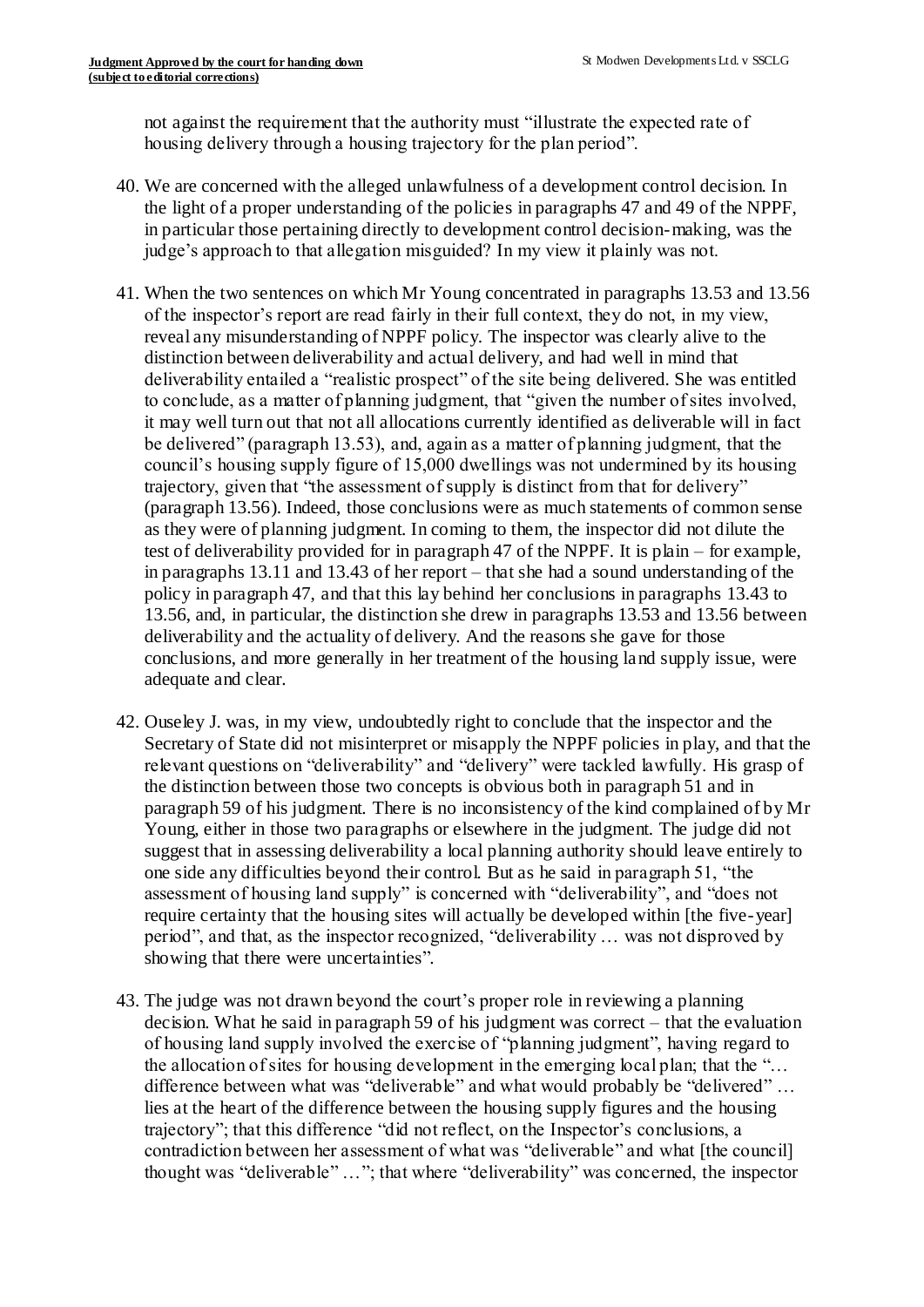had "accepted that [the council] was intending to give great weight to the fact of allocation in the plan when it came to reach its decisions on planning applications for housing on such sites"; that where "delivery" was concerned, she recognized that "market factors", which were not in the council's control, would play their part; and that "the solution to a problem of delivery is not an increase in the supply of sites which are capable of delivery".

44. In my view therefore, the appeal cannot succeed on grounds 5 and 6.

# *Did the Secretary of State misdirect himself on the council's housing trajectory?*

- 45. Mr Young submitted that the inspector, and in turn the Secretary of State, failed to take into account the council's housing trajectory in Figure 1 of its "East Riding Proposed Submission Local Plan – Housing Implementation Strategy (2012-2029)" of April 2014 as compelling evidence of its inability to demonstrate the requisite five-year supply of deliverable housing sites. That evidence had generated an important issue in the appeals, which the inspector should have addressed, in clear and adequate reasons. The judge was wrong to describe it as "not a principal important issue". It was undeniably an important issue in a case such as this. The housing trajectory, said Mr Young, is "the beating heart" of the policies in paragraph 47 of the NPPF. Here, he submitted, it was "the most critical piece of evidence" on housing land supply. Yet the inspector seems to have ignored it, failing to see its true significance and avoiding the "dichotomy of figures" presented to her by the council. The only possibly relevant reasons are in the final sentence of paragraph 13.56 of her report, where she said that "the assessment of supply is distinct from that of delivery". That paragraph seemed to be dealing with a different matter – the fluctuations in the council's housing supply figures, rather than with the housing trajectory itself. Even so, submitted Mr Young, its final sentence revealed a misunderstanding of NPPF policy for the preparation of a housing trajectory; it did not provide the "intelligible and … adequate" reasons required on a "principal important controversial [issue]" – as Lord Brown put it in *South Bucks District Council v Porter* (at p.1964D); and the absence of proper reasons indicates a failure to have regard to a material consideration.
- 46. I am unable to accept that argument. It is, in part, a reprise of the submissions I have already rejected on the previous issue. I am not going to repeat what I have already said, except that in my view the inspector's and Secretary of State's interpretation and application of government policy in paragraphs 47 and 49 of the NPPF, including the policy on the preparation of a "housing trajectory" in the fourth bullet point of paragraph 47, were legally impeccable. But there are four short conclusions to add.
- 47. First, it is wrong to describe the council's housing trajectory as having been, in itself, a "principal important controversial [issue]". Evidence was given about it at the inquiry, certainly, and submissions were made in closing. But it was only one feature of the case put before the inspector on housing land supply. She had regard to it as a material consideration, which bore on the question of whether the council's figures for housing land supply were credible. Ouseley J.'s conclusions to this effect in paragraph 58 of his judgment are correct. In these proceedings before the court the importance of the housing trajectory has been elevated to a significance it simply did not have in evidence and submissions at the inquiry. This was not conceded, but it seems quite plain. And I agree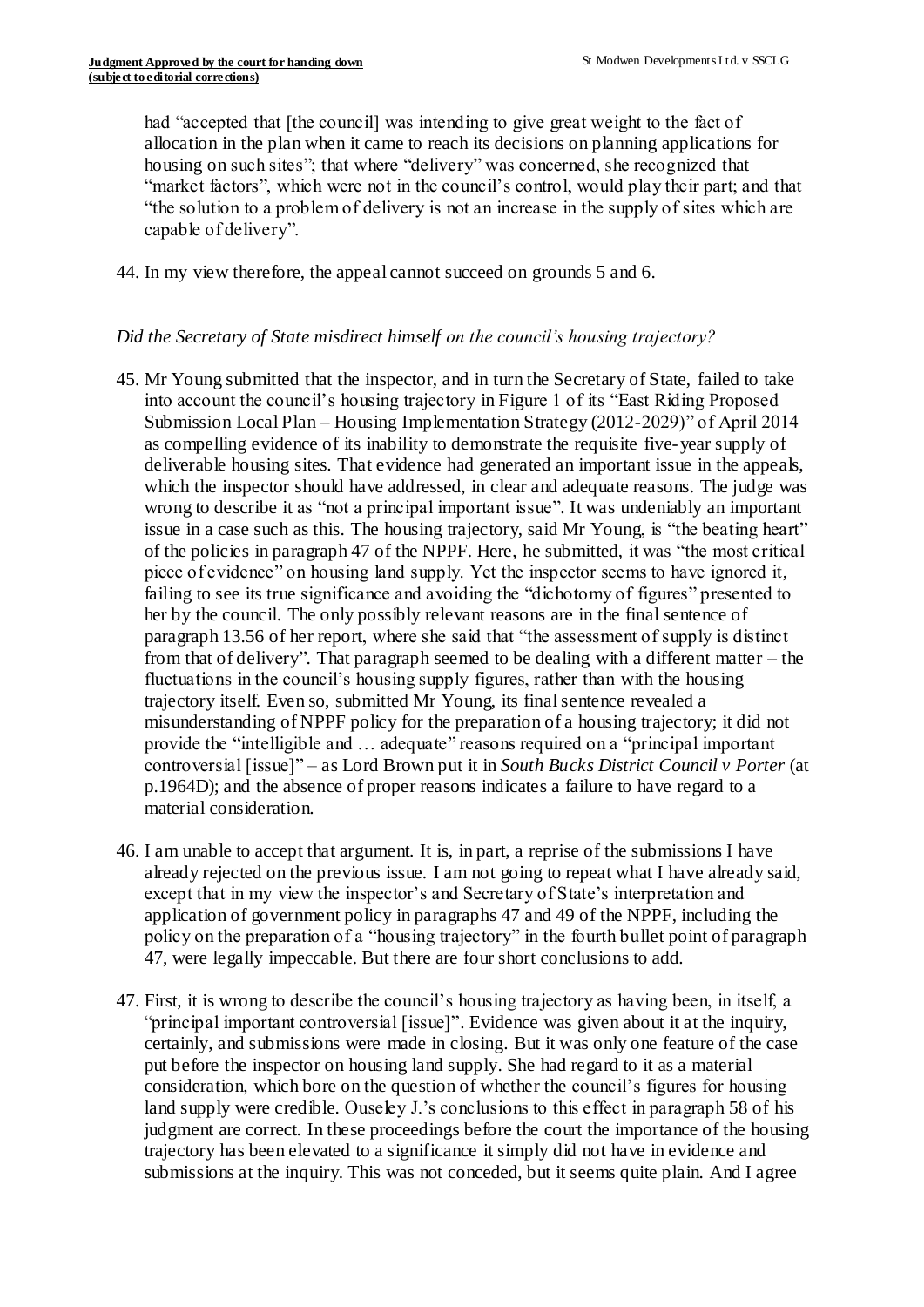with the judge's comment that one must "be cautious lest a point on a [section] 288 challenge takes a very different shape and emphasis from that which it had before the inspector". That is what has happened here.

- 48. Secondly, the inspector understood what St Modwen were saying about the housing trajectory, which was that it served to demonstrate a lack of credibility in the council's case on housing land supply. Mr Justin Gartland of Nathaniel Lichfield & Partners, who gave planning evidence on behalf of St Modwen at the inquiry, had described the use of the housing trajectory as a "reality check" (as he confirms in paragraph 95 of his witness statement of 14 August 2015). The inspector knew what was being suggested. The relevant submission made by Mr Young at the end of the inquiry appeared in a single paragraph – paragraph 295 – of a lengthy closing speech, 377 paragraphs in all. It came shortly after another submission on "credibility", in paragraph  $291(vi)$  – that "the Council's supply figure has fluctuated to such an alarming degree that it … lacks any credibility". It acknowledged the role of the housing trajectory in the council's planmaking process. It was, as Mr Young said, contained in the council's "Housing Implementation Strategy (ERYC 32) published as part of the LP evidence base" – which confirms, in paragraph 2.10, that "[the] housing trajectory in figure 1 … shows how the Council plans to manage the delivery of housing over the plan period".
- 49. In paragraph 9.144 of her report, when summarizing St Modwen's case on housing land supply, the inspector recorded what Mr Young had submitted:
	- "9.144. Another major problem with the credibility of the Council's own housing supply figures is the trajectory in the Housing Implementation Strategy, which shows delivery in 2013-2014 at less than 1,000 units (and closer to 800), followed by less than 1,400 for the following two years. The figure is 1,500 for 2016-17 and marginally higher than that in 2017-2018. That is a supply of about 6,500 to 7,000 in the next 5 years on the basis of its own evidence to the Local Plan examination."

This was a true reflection of the way in which the point had been put to her, in support of the argument that the council's position on housing land supply lacked credibility and should not be accepted, and with emphasis on the supply figure of a maximum of 7,000. In fact, it was almost an exact quotation of the submission made by Mr Young in paragraph 295 of his closing speech.

50. The inspector went on to record St Modwen's main argument on housing land supply, which included these points: that St Modwen had "examined the Council's delivery on the basis of just sites with planning permission and no discounting and projecting forward past delivery" (paragraph 9.146 of her report); that "[the] supply of housing should be assessed on what is available now and that will largely be sites with planning permission" (paragraph 9.147); that "… it is inappropriate to include sites without planning permission or even a resolution to grant unless there is very clear evidence supporting the delivery of that site in the next 5 years" (paragraph 9.148); that "[St] Modwen] has elected not to accept any of the sites without planning permission or a resolution to grant" (paragraph 9.149); that "[St Modwen] believes that the Council's supply of housing land is around 5,000 dwellings", that this was "woefully inadequate", and that it was "clear that the Council has nothing like a five year supply of housing land" (paragraph 9.154). That was the gist of St Modwen's case on housing land supply,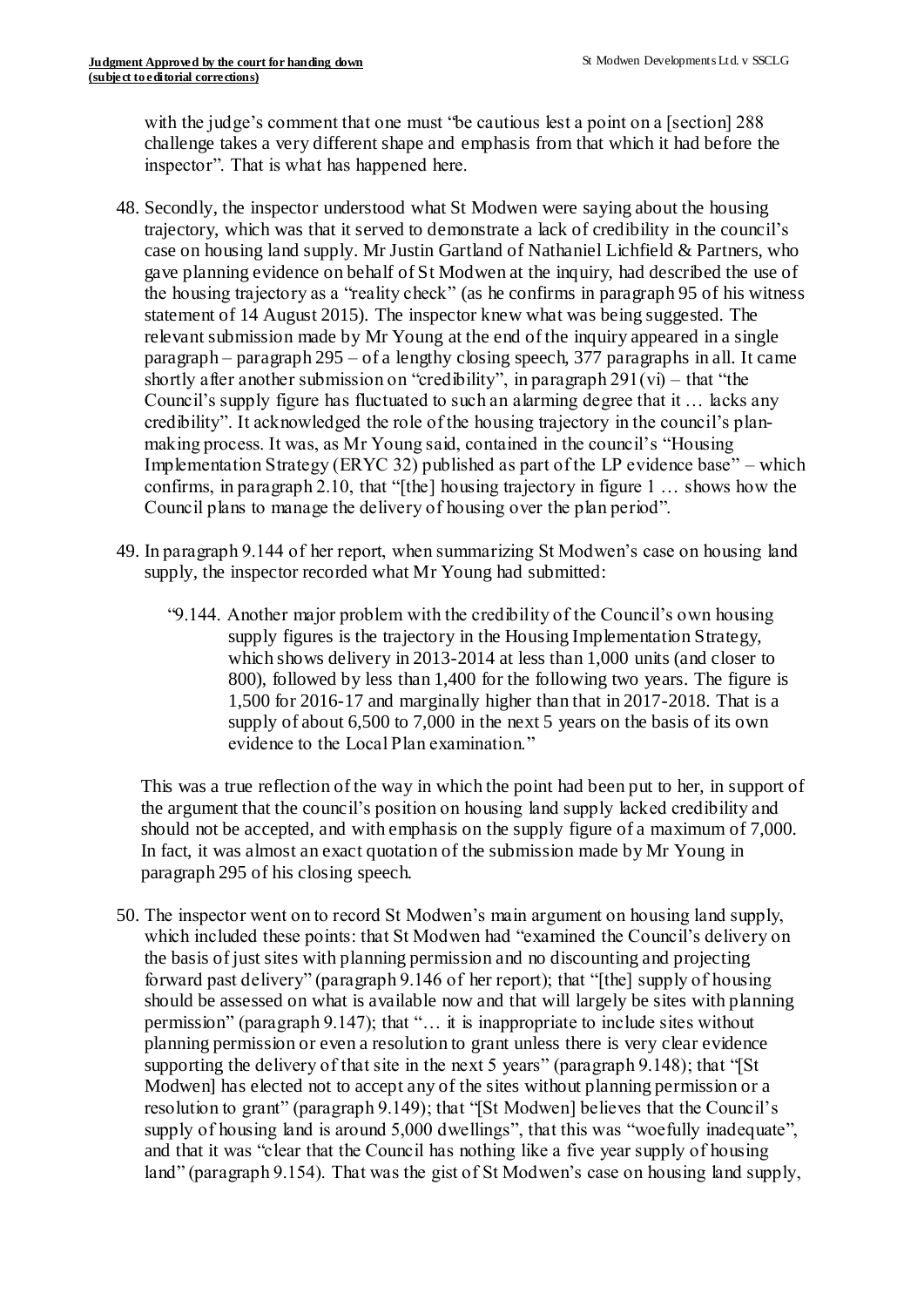which the inspector – and the Secretary of State – rejected. No complaint is or could be made about the inspector's recording of it, nor can it be said that she failed to understand it or failed to address it.

- 51. Thirdly, it is not open to St Modwen now to go behind the inspector's conclusions on the credibility and reliability of the parties' respective cases on housing land supply, which she reached in the light of all the relevant evidence, including the council's housing trajectory. Such conclusions are well within the exclusive province of planning judgment (see, for example, my judgment in *Oadby and Wigston Borough Council v Secretary of State for Communities and Local Government* [2016] EWCA Civ 1040, at paragraph 33, and the first instance judgments of Stuart-Smith J. in *Wainhomes*, at paragraphs 35 and 54, and Dove J. in *Eastleigh Borough Council v Secretary of State for Communities and Local Government* [2014] EWHC 4225 (Admin), at paragraphs 13 and 15). For the court to venture there would be to trespass beyond its jurisdiction in the review of planning decisions (see paragraphs 6 and 7 above).
- 52. Fourthly, it is pointless to rehearse the evidence and submissions presented to the inspector on the council's housing trajectory in an attempt to persuade the court that her conclusions on housing land supply, shared by the Secretary of State, are somehow legally flawed. They are not legally flawed. On a fair reading, they are all well within the range of lawful planning judgment. As Ouseley J. accepted, the discussion of the parties' evidence and submissions, in paragraphs 13.41 to 13.56 of the inspector's report, and her conclusions in paragraphs 13.63 to 13.65, are unassailable. Her conclusions are comprehensive and cogent, and are expressed in clear and adequate reasons. And they are not undone by a failure to take into account, as a material consideration, the council's housing trajectory, or by irrationality in the weight given to it.
- 53. As to the approach to sites allocated in the emerging local plan a matter at the heart of the parties' dispute on the existence or not of a five-year supply of housing land – the inspector's conclusions in paragraphs 13.43 to 13.53 of her report, including her conclusion in paragraph 13.53 that "it may well turn out that not all allocations currently identified as deliverable will in fact be delivered", are faithful to the relevant policy in paragraph 47 of the NPPF, and, in law, unimpeachable. Her focus on the crucial question of deliverability, and her application of NPPF policy on that question, cannot be faulted.
- 54. Having set out those conclusions, the inspector went on in paragraph 13.56 to consider the credibility of the housing supply figures presented on either side. She referred at the end of that paragraph to her summary of St Modwen's case in paragraphs 9.142 to 9.144. As her conclusions show, she did not accept that the council's housing trajectory disproved its case on supply. This was a planning judgment she could properly make on the evidence and submissions before her. In making it, she demonstrably had regard to the housing trajectory as a material consideration; she referred to it directly. And she gave it the weight she judged to be right in view of its status and role.
- 55. Her relevant reasons, read as a piece, are an ample explanation of her conclusions. Individual sentences in them should not be separated from their full context. In terms that were crystal-clear, she disposed of the argument that the council's housing supply figure lacked credibility – or "reliability". She distinctly preferred the council's case to St Modwen's, finding herself able to conclude, in paragraph 13.64, that the council had "demonstrated the existence of a five year housing land supply".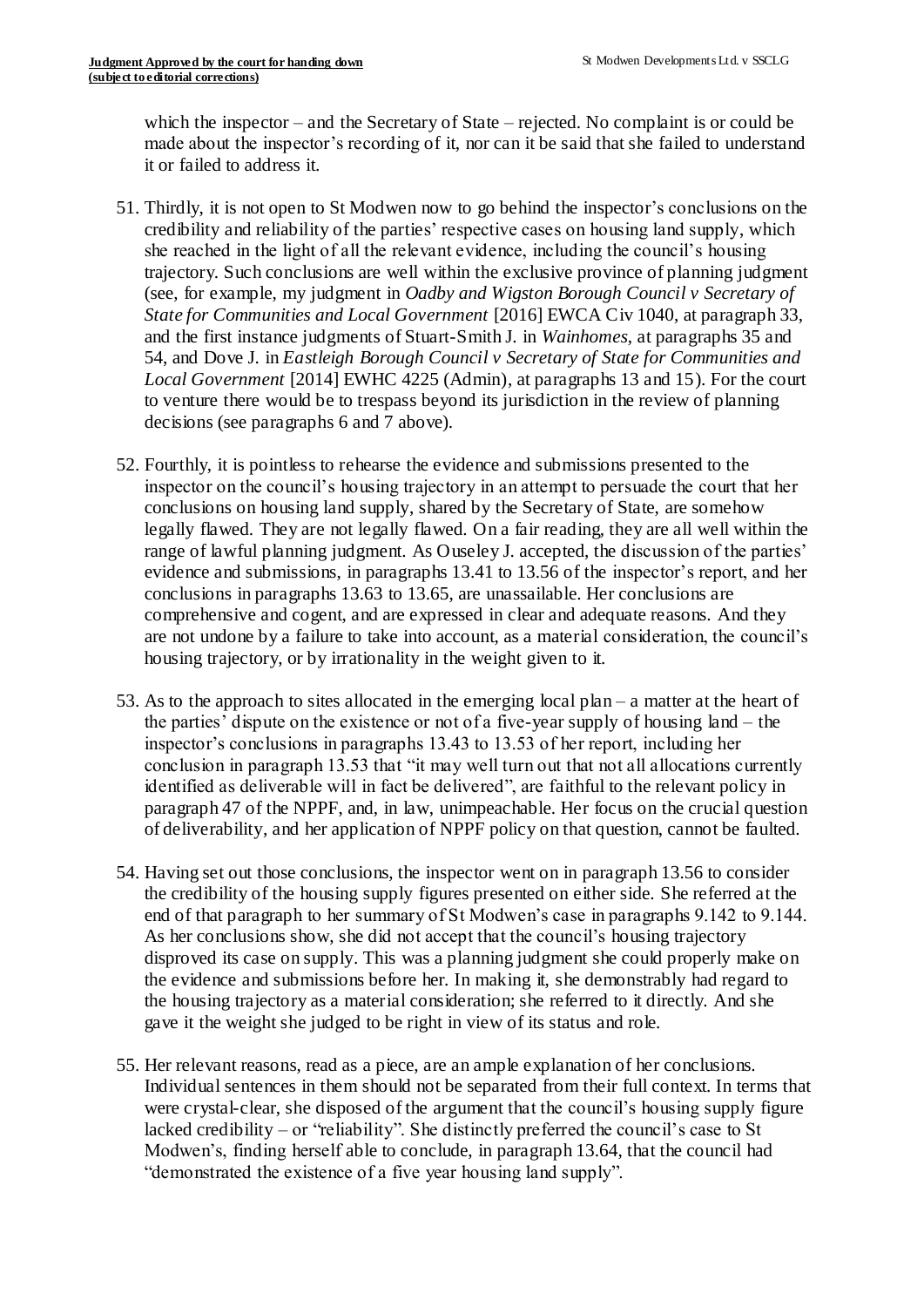- 56. That, in the end, was how she resolved the question of credibility, which required her to decide, on all the evidence and submissions she had heard on housing land supply, which side's case she was able to believe. The relevant planning judgment, which the Secretary of State accepted, fell very clearly in favour of the case put forward by the council. It cannot be disturbed in a legal challenge.
- 57. I conclude, therefore, that Ouseley J.'s conclusions on this part of St Modwen's challenge are valid, and that these four grounds of St Modwen's appeal – grounds 1 to 4 – must also fail.

# *Did the Secretary of State err in his conclusions on the council's record of housing delivery?*

- 58. Mr Young's argument on this issue the issue in ground 7 began with the submission that Ouseley J. should not have thought that the inspector's failure to confront the council's "past shortcomings in the supply of land" could be overcome by the application of the 20% buffer. The inspector had not explained how in her view the council's claimed five-year supply of 15,000 dwellings could be squared with its "local delivery record" of 1,000 dwellings a year, and even less than that in the five years preceding the inquiry. Here again there was a failure to have regard to a material consideration. The council's "local delivery record" was, said Mr Young, "absolutely central" in St Modwen's case on housing land supply. But the inspector did not grapple with it. Before us, however, Mr Young concentrated on a different theme, not pursued before Ouseley J. – that neither the inspector nor the Secretary of State had dealt with the now current guidance in the PPG under the heading "Updating evidence on the supply of specific deliverable site sufficient to provide five years worth of housing against housing requirements". This revised passage in the PPG had been published after the inquiry, and after the inspector submitted her report to the Secretary of State, but before he issued his decision. In the circumstances, Mr Young submitted, the Secretary of State ought to have dealt with it.
- 59. These arguments I also reject, for reasons similar to those I have given in discussing the previous two issues.
- 60. Here again one must take a fair-minded approach to the inspector's conclusions. The judge plainly did that in paragraphs 53 to 59 of his judgment. As he recognized, the evidence on the council's record of housing delivery, like the evidence on its housing trajectory, went to the credibility and reliability of its figures for housing land supply. And, as he found, that question was sufficiently and lawfully addressed by the inspector in paragraphs 13.41 to 13.56 and 13.63 to 13.65 of her report, and the reasons she gave were legally good. I agree with him.
- 61. As Mr Honey submitted, the council's housing trajectory looked forward in time, its housing record back. But the question of the deliverability of housing sites, the essential question for the inspector in considering the parties' cases on the five-year supply of housing land, required her to exercise her planning judgment. This had now to be done in the light of the emerging local plan, with its new policies for housing development and its new allocations of land for such development. In doing it, the inspector did not ignore the council's housing record. She had regard to it, though – correctly – not as a "principal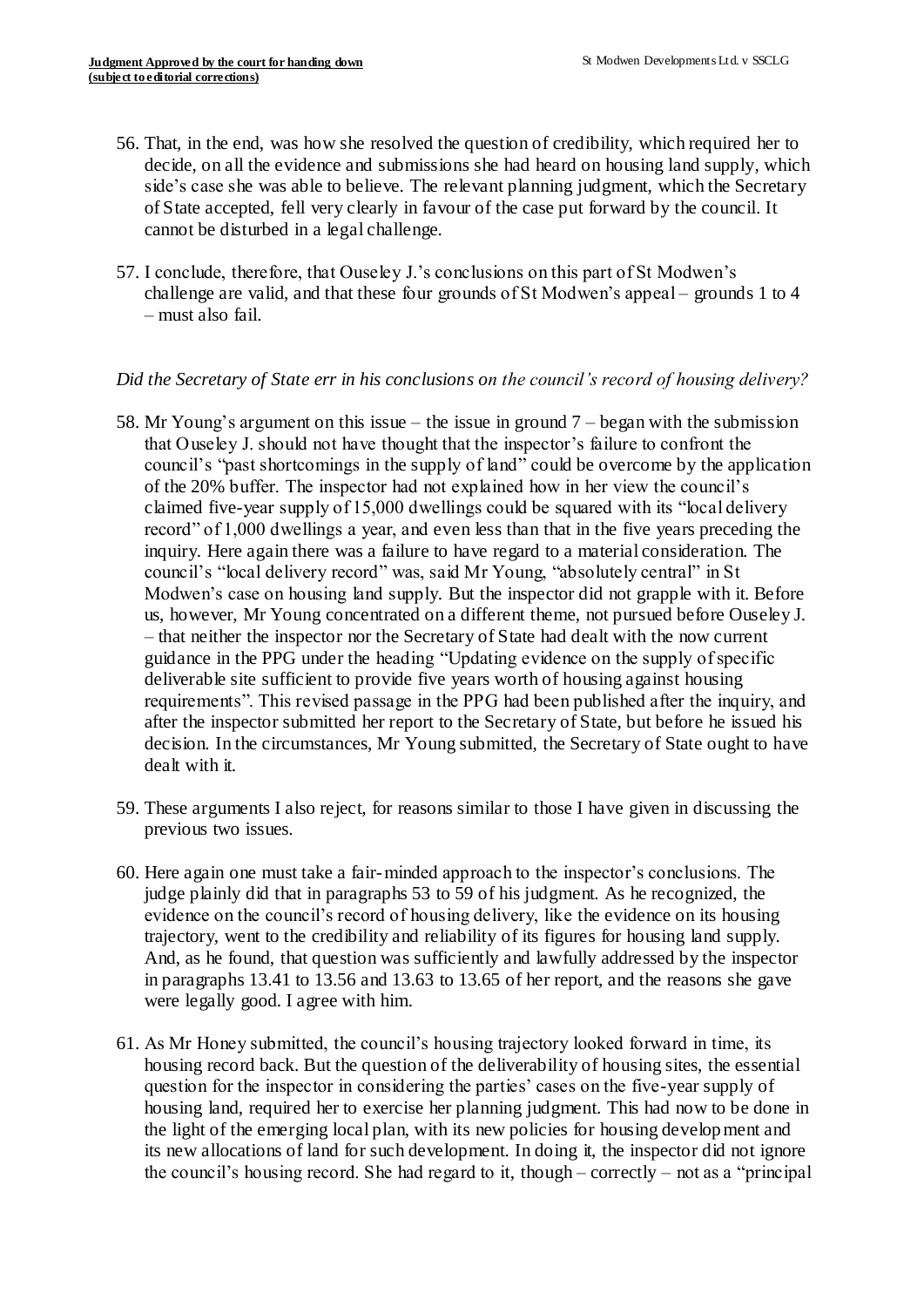important controversial issue". Her summary of St Modwen's case – in particular in paragraphs 9.142 to 9.144 of her report, to which she referred in paragraph 13.56, included these points: that the council's claim to have a five-year housing supply of in excess of 15,000 dwellings was "utterly implausible on the available evidence" (paragraph 9.142), since this represented "a supply of over 3,000 houses a year" and "[the] Council's past track record shows it has never delivered houses in that quantity" (paragraph  $9.142(i)$ ); that "the available evidence from [Mr Hunt] is that completions up until April 2014 are still below the [regional strategy] requirement of 1,150 ..." (paragraph  $9.142(ii)$ ); that against a requirement of 3,500 completions a year, "the Council has delivered an average of just 635 a year over the last 5 years" (paragraph 9.142(iii)); that for the years between 2004 and 2008 there had been "an annual delivery rate of  $1,495...$ " (paragraph  $9.142(iv)$ ); that the "annual delivery rate" for the period 2004 to 2013 was "1,017" (paragraph  $9.142(v)$ ); and that the council "accepts the record of persistent under delivery …" (paragraph 9.143). She had these points in mind when she reached her conclusions in paragraph 13.56, and in paragraph 13.64. Plainly, they did not dissuade her from the view that the council had, as she said in paragraph 13.64, "demonstrated the existence of a five year housing land supply". This was her ultimate planning judgment on the housing land supply issue. I see no reason for the court to interfere with it.

- 62. I do not accept that, in paragraph 59 of his judgment, Ouseley J. acquitted the inspector of error in dealing with the council's record of housing delivery merely on the basis of the 20% buffer required in cases where there has been "a record of persistent under delivery …". That notion is misconceived. To see why the judge found against St Modwen on this issue one must read the whole of his conclusions in paragraphs 53 to 59 of his judgment. His reference to the 20% buffer in paragraph 59 was entirely legitimate. What he said was that "[the] past shortcomings in the supply of land were addressed in the manner required by the NPPF through the 20 percent buffer …". He was right. As Mr Honey submitted, the 20% buffer is "a mechanism to address historic under delivery", its purpose being "to provide a realistic prospect of achieving the planned supply …". With this in mind, the judge was merely acknowledging, correctly, that the council had accepted the need for a 20% buffer to be applied in this case. This concession is referred to in paragraph 7.103 in the inspector's summary of the council's case on housing land supply – one of the paragraphs mentioned at the end of paragraph  $13.56$  – where she had recorded the council's "acceptance of a 20% buffer". It is also acknowledged in paragraph 13.14, where she set out the parties' respective positions on the housing land requirement, confirming in a footnote their "common approach of including the 20% buffer …". In my view therefore, Mr Young's submission here does not begin to prove any error of law.
- 63. Lastly, the argument that the Secretary of State failed to apply the revised guidance in the PPG affords no basis for quashing his decision. The revised guidance refers to a local planning authority's "local delivery record", but the thrust of it, at least for a development control decision, is not materially different from the previous guidance. And it cannot be said that the inspector's conclusions on the issue of housing land supply, or the Secretary of State's, could conceivably have been different if the new guidance had been explicitly taken into account. Those conclusions, as I have said, were lawfully reached in the light of the council's housing trajectory and "local delivery record". There is, in my view, nothing in this point at all.